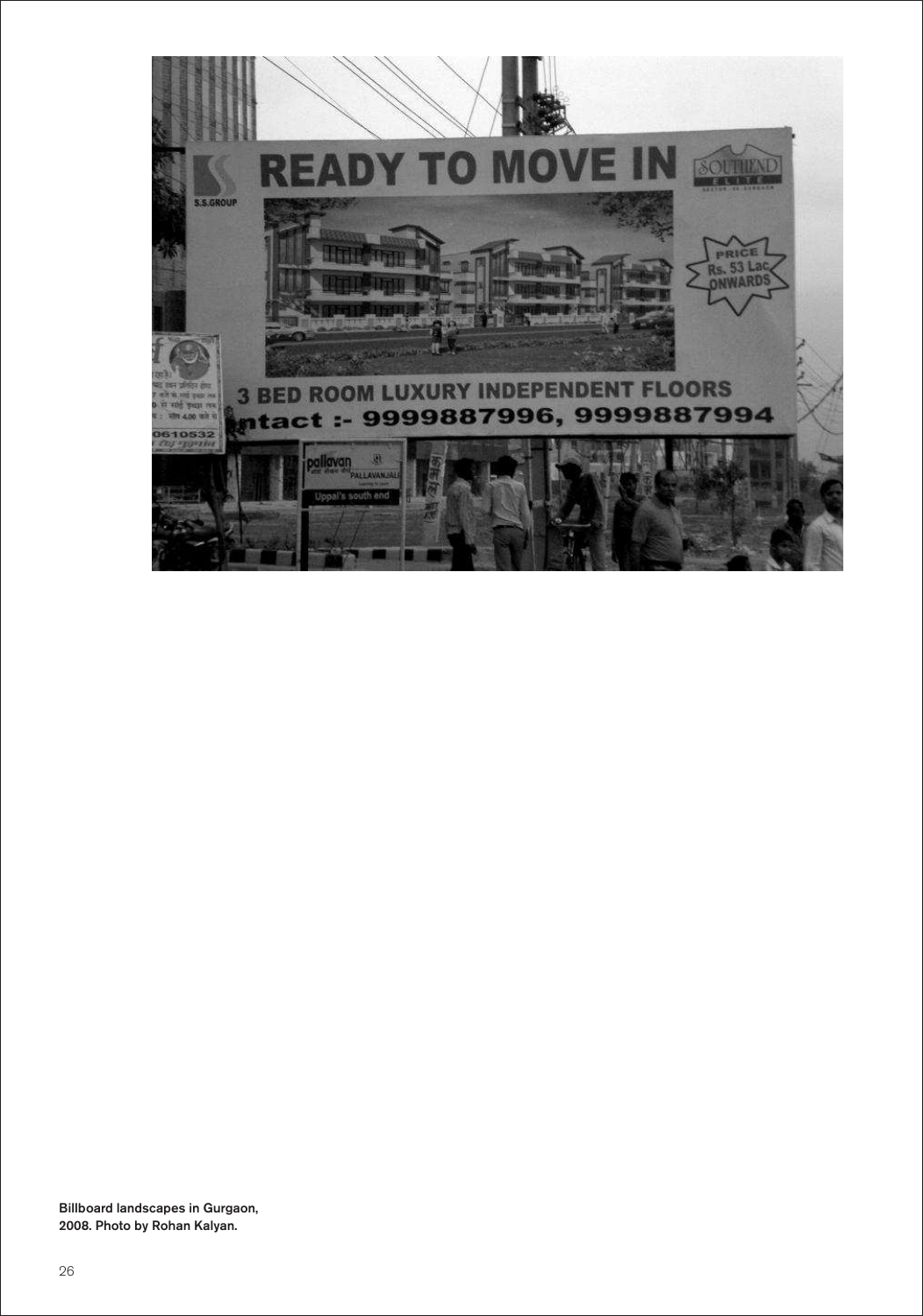# **Fragmentation by Design: Architecture, Finance, and Identity**

# ROHAN KALYAN

#### 1. Introduction

In the fall of 2008, just as the global economy was beginning its hysterical descent into financial crisis, I traveled to New Delhi to conduct research on economic liberalization and urbanization in India. In particular, I was interested in a Delhi suburb called New Gurgaon in the state of Haryana, located just to the south of New Delhi and connected by a new elevated expressway to Indira Gandhi International Airport. New Gurgaon was of particular interest to me because of the rapid speed of its urban development in the post-liberalization era, which began roughly a quarter-century ago. At that time, Gurgaon comprised mainly agricultural land owned by small-tomedium-size farmers and villages. By 2008, it had mushroomed into a collection of speculative enclaves comprising commercial, industrial, and residential spaces that were geared toward attracting private investment. Gurgaon's rapid rural-to-urban transition was often portrayed in popular media as heralding India's larger national emergence from its postcolonial shell and its transformation into a confident, globalized economy.

In the history of Gurgaon's spatial transformation, the role of one real estate developer in particular quickly became apparent: DLF Limited (originally Delhi Land and Finance when it was founded in 1946). DLF initially played a big part in the southern expansion of postcolonial New Delhi in the 1950s, speculating on residential housing in anticipation of the influx of refugees coming into India from Pakistan in the aftermath of partition in 1947. But after the postcolonial government banned private builders from Delhi's construction industry from the early 1960s on, with the Delhi Development Authority taking monopoly control over all speculative development in the capital city, Delhi Land and Finance had to look elsewhere for business.<sup>1</sup> By the late 1970s it had ventured further to the south, crossing the border into Haryana and settling near the small rural town of Gurgaon, which at that time had some manufacturing industry and was surrounded by farm and village land. Throughout the 1980s, with the help of pro-business land policies on the part of the Haryana state government, DLF aggressively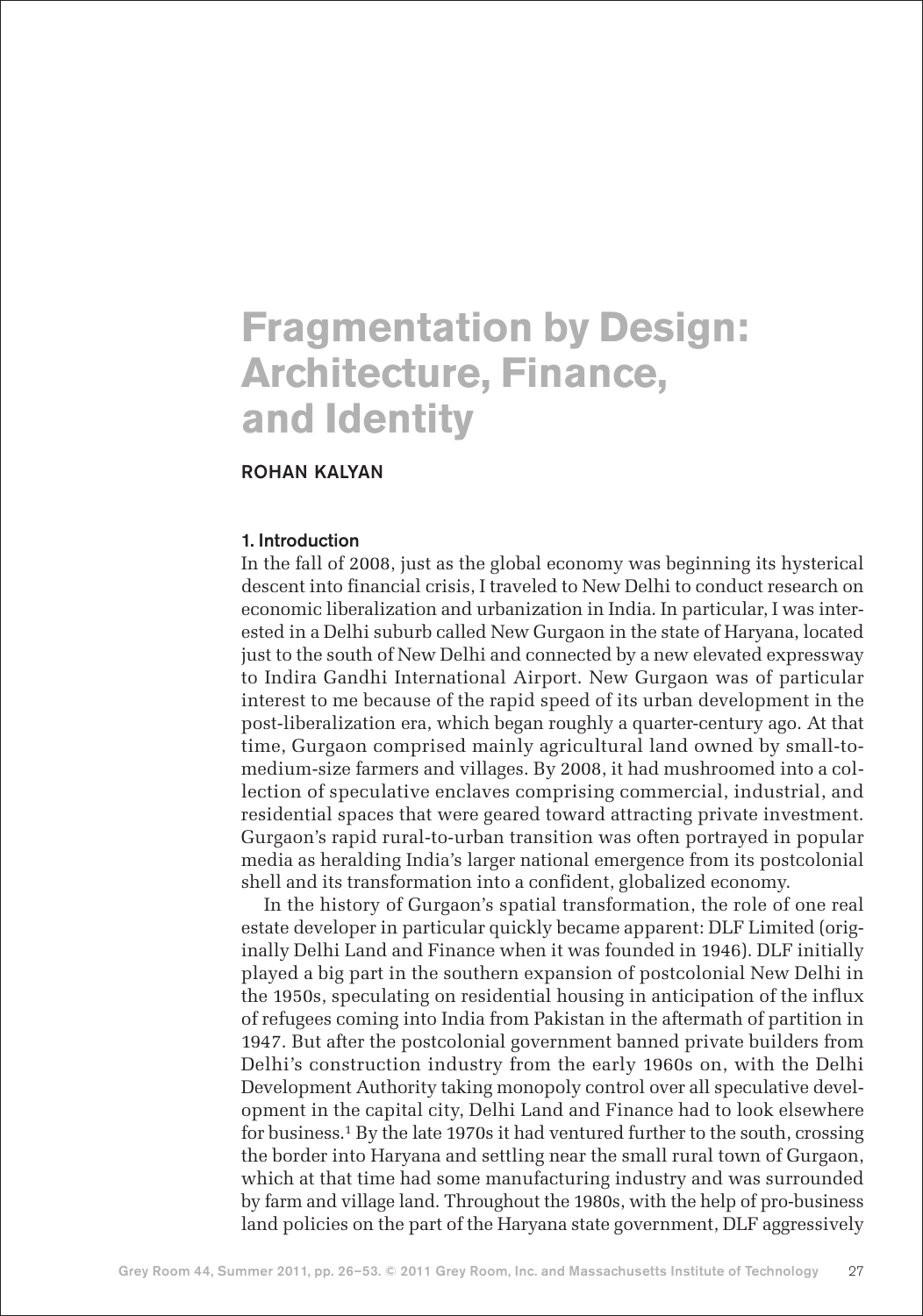acquired land from villagers and agriculturalists, steadily converting rural land into the five commercialized phases of what became DLF City, now proclaimed by its builder to be the largest privately developed township in Asia.<sup>2</sup>

One day, still early in my research stay, I was riding in a car with Krishan Kumar, my cousin's hired driver and a longtime resident of Old Gurgaon, the existing town that predates the recent hyperdevelopment of DLF City and the rest of New Gurgaon.<sup>3</sup> While driving past DLF Cyber City, which houses high-tech firms such as Microsoft and Intel in sparkling mirror-glass towers, Krishan suddenly said in Hindi, "When I drive past these buildings, I feel that this is not India anymore!"

I had heard this kind of sentiment, regarding the state-of-the-art architecture and urban design in New Gurgaon, before. But this usually came from members of Gurgaon's elite classes. This feeling of escaping India while remaining close enough to family and business interests was what brought many wealthy ex-urbanites and mobile nonresident Indians (NRIs) to an elite suburb like New Gurgaon. But Krishan's reaction to the new buildings of DLF Cyber City was particularly interesting to me given that he was a hired driver; that is, he was a member of a vast servant underclass that was largely prohibited from accessing the interiors of new office buildings, as well as other newly created spaces such as shopping malls and gated residential communities that middle and elite classes effortlessly inhabited. Nonetheless, despite such outward exclusion, the visual encounter with the architecture itself seemed to produce a visceral feeling of belonging and attachment to something remarkably new and different, something decidedly "not-India." But if Gurgaon did not feel like India, what did it feel like?

When I asked Krishan this, he elaborated that buildings like the ones we had driven past in DLF Cyber City had simply never existed in India before and that he himself could remember a time when Gurgaon was but a collection of farms and small villages.

The amplified, resplendent designs and "global" aesthetics that characterize the built environment of New Gurgaon crystallize through a negation: they are decidedly not-India. Contrary to this common articulation, however, DLF's public corporate motto—"Building India"—signals something quite the opposite of a negation. The explicitly nationalistic tagline can be found anywhere DLF's ubiquitous logo appears in New Gurgaon. Taken in this context, the newly built glass towers in DLF Cyber City and elsewhere seem to suggest that the "India" DLF is actively trying to construct in new urban spaces like New Gurgaon is one that is deterritorialized in a fundamental way: a new India that is "not India anymore." In this article I link the production of new urban spaces to a deterritorialized temporal imagination of postcolonial India, made possible by liberalized and accelerated circuits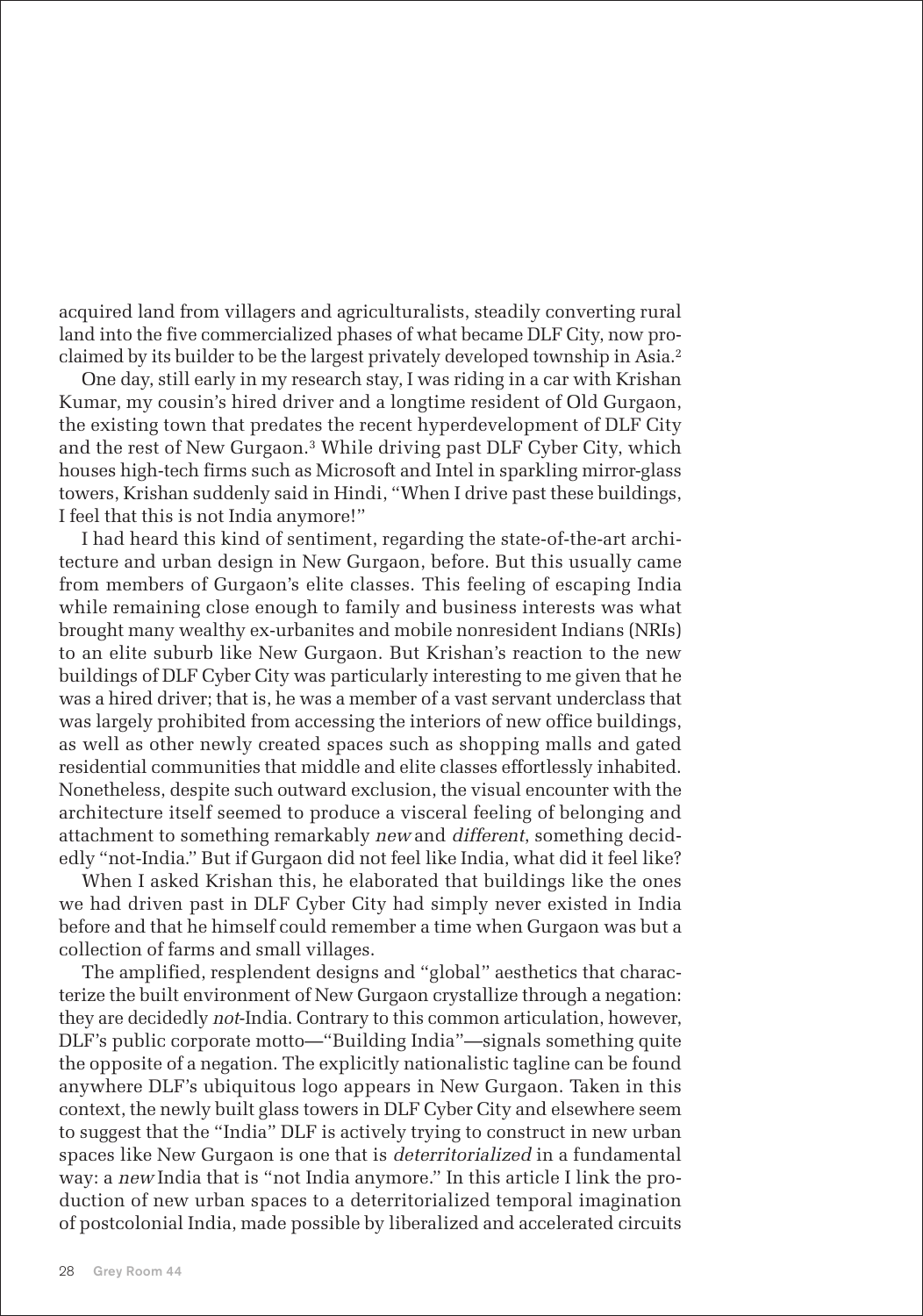of finance and speculative investment in real estate. I also examine the spatialized discourse of postcolonial identity in India before and after economic liberalization, arguing that neoliberal architecture can be read as an expression and manifestation of an increasingly deterritorialized national imaginary. I conclude the article by returning to Krishan, my cousin's driver, and meditating on how his statement that day on the new architecture of Gurgaon effectively enacted the temporal imaginary of the new India, even when it claimed to not feel like India at all.

#### 2. Time-Images of Urban Development

New Gurgaon is popularly called the Millennium City in English-language media. At a rhetorical level, this naming functions as an urban metonym for the "new" India, an India whose arrival is anticipated not only by a postcolonial middle class eager for global recognition but also by global investors eager to profit off newly "emerging markets" in the postcolonial world.<sup>4</sup> Since neoliberal economic reform began in the 1980s and select parts of the Indian economy were progressively "liberalized" (i.e., deregulated and privatized), select parts of Gurgaon have mushroomed into private enclaves of rapid capital accumulation. Some urbanists have called such fragmented neoliberal development a "galactic metropolis" associated with postindustrial global capitalism. Such an association "describes a city which, rather than being a single coherent entity, consists of a number of large spectacular residential and commercial developments with large environmentally and economically degraded spaces between."<sup>5</sup> In Gurgaon, these developed parts do not form an urban whole but constitute a fragmented semiurbanized topography in which pockets of actualized urban space are surrounded by land banks of virtual, not-yet-developed spaces for future development.<sup>6</sup> Within this actual/virtual circuit of spatial production, architecture and urbanism give expression to what the new India looks like.

New economic spaces in Gurgaon are primarily of four varieties: office space for tertiary-level economic activity, commercial retail space for shopping malls, Special Economic Zones (SEZs) for global production (often containing secondary-level activities such as manufacturing), and residential space for urban middle-class living. What is common among these spatial formations is the unique way in which they are each designed to provide holistic experiences for the user, experiences so total and complete that relations with the surrounding social environment become unnecessary, even redundant. As Sunil Khilnani notes, "private capital now chooses to build its own, self-generated and controlled habitats: their value lies precisely in the extent to which they are isolated from their surrounding environment."<sup>7</sup> Such spatial formations in new urban developments allow a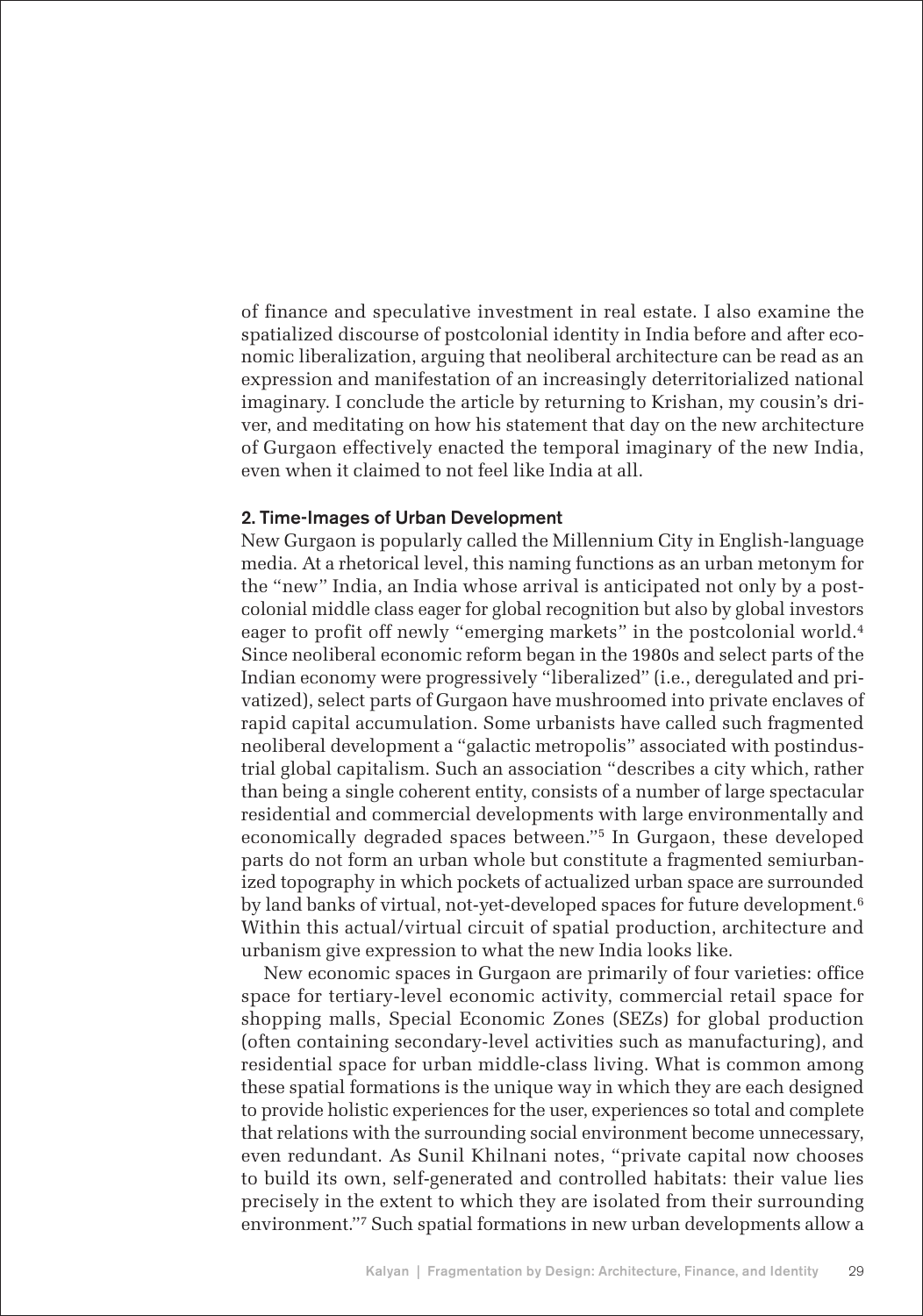select and elite population (what Spivak has called the "secessionist culture" of electronic capitalism) to live among but never really with the diverse and largely impoverished others that surround it.<sup>8</sup>

In New Gurgaon, gated communities often have their own convenience stores, pharmacies, and schools within their grounds—not to mention parks and playgrounds, so children never leave the enclosed space unless they are with guardians.<sup>9</sup> SEZs often contain dormitory housing for workers so that the surplus labor time for transport between work and home is kept to a minimum. Meanwhile, corporate office parks are increasingly equipped with in-house cafeterias and gymnasiums to keep workers fitter, happier, and more productive.<sup>10</sup>

But although enclosed private spaces boast of world-class amenities and first-world aesthetics, as soon as one exits these exceptional spaces one is "back in India," as it were. $11$  Even as it is celebrated for attracting global capital and multinational corporations, the Millennium City is just as frequently harangued in the media for its decrepit urban infrastructure; namely, its crumbling roads, regular power outages, lack of waste and sewage disposal, and high rates of crime.<sup>12</sup> An increasingly anxious projection of a new, privatized India, New Gurgaon is simultaneously haunted by the perceived public inefficiencies of the old India. Indeed, these twin aspects of New Gurgaon's media-driven intelligibility—that is, its promise as a space of global recognition for the new India and the perpetual threat that it will fail to live up to this promise—are merely two sides of the same coin within the discursive economy of postcolonial capitalism.

One could assert that as a work in progress Gurgaon's fragmented design is as yet incomplete. Surely the day will come when Gurgaon finally comes into its own as a "world class" city and its development reaches completion. This is precisely the promise of the Millennium City, a city of future arrival and recognition. And yet, note how this promise of future completion can only be infinitely deferred. The capitalist discourse of development, inaugurated in colonial times, entails the idea that "development" is a continually deferred process, always anticipated and desired, never quite reached.<sup>13</sup> Moreover, this continuous temporal deferral filters out or represses aspects of the present that contradict or threaten the imagined or projected future. Architecture and urban design thus operate as a mediation of the present, in a fashion homologous to Lata Mani's concept of "globality," where, "Precisely because the economic and socio-cultural changes that [globalization] initiates are so disruptive, it requires an unanchored discourse of globality to mediate its effects."<sup>14</sup> The concept of globality is manifest in the dominant discourses of postcolonial capitalism, which constantly depict an India "on the move," gaining the respect and recognition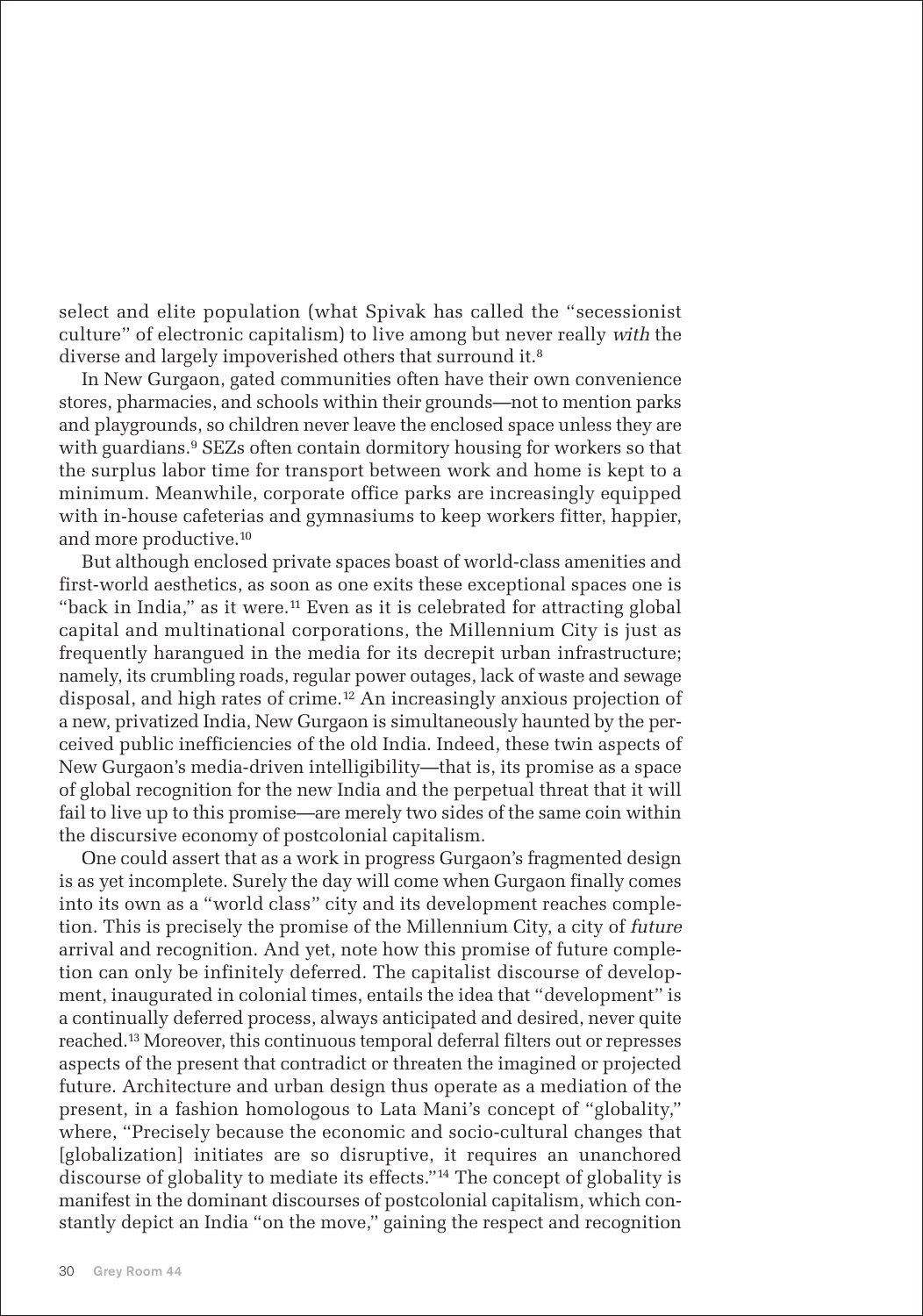of the world, projecting optimistic GDP growth rates and the nation's image on the "world stage," so as to further facilitate the attraction of global investment.<sup>15</sup> Between the discourses of postcolonial capitalism that exuberantly project the image of a new, globalized India and the displacements, exclusions, and negations required in order for this projection to make sense in the present, architecture and urban design emerge as a mediation, a timeimage in the fragmented urban landscape.

Lefebvre provides the conceptual frame for critically rendering such a time-image. In his Urban Revolution, he argues, "An urban society is a society that results from a process of complete urbanization. This urbanization is virtual today, but will become real in the future." <sup>16</sup> But Lefebvre's work does not clarify if and when this future "real" will materialize, or whether "complete urbanization" is an endlessly deferred virtuality in the present, an impossible future ideal that nonetheless structures the experience of the present.<sup>17</sup>

This virtuality seems to be at work in the case of New Gurgaon, where before new urban spaces are even built the anticipation of their future arrival—their virtual presence that is actually an absence in the present conjures forth a temporal imagination that redistributes the experience of the present so that the architecture is encountered as much in space as it is in time. What matters here is not so much the actuality of the built space but the anticipation of its future completion; that is, its virtuality.

This temporality of anticipation is most vividly expressed through the publicity hype of real estate advertisements, which project an enticing "elsewhere" and a "coming soon" over the here and now. For example, billboards for future corporate campuses depict lush green spaces with pristine glass structures punctuating a sanitized, utopic landscape. These images form a stark visual contrast to the barren, desert-like environs over which they get constructed in the dry soils of Gurgaon, as well as the undeveloped spaces and rubbish dumps that surround them. Around these dumps one often finds pigs, cows, and dogs rummaging for scraps. Not surprisingly, urban "wild life" is never featured in the virtual images of real estate advertising, nor are the ubiquitous construction workers who migrate from all over India and live in improvised shantytowns close to the construction sites in which they work. These workers and the uneven urban landscape define Gurgaon's present but are effectively rendered invisible in the future image of the city found in billboard advertisements, underlining the migrant workers' transience in the temporal imaginary of the new India. Similarly, advertisements for shopping malls in Gurgaon boast of "Experiential Architecture," while those for private gated communities urge potential investors to "Experience the Perfect Life" in their secured minic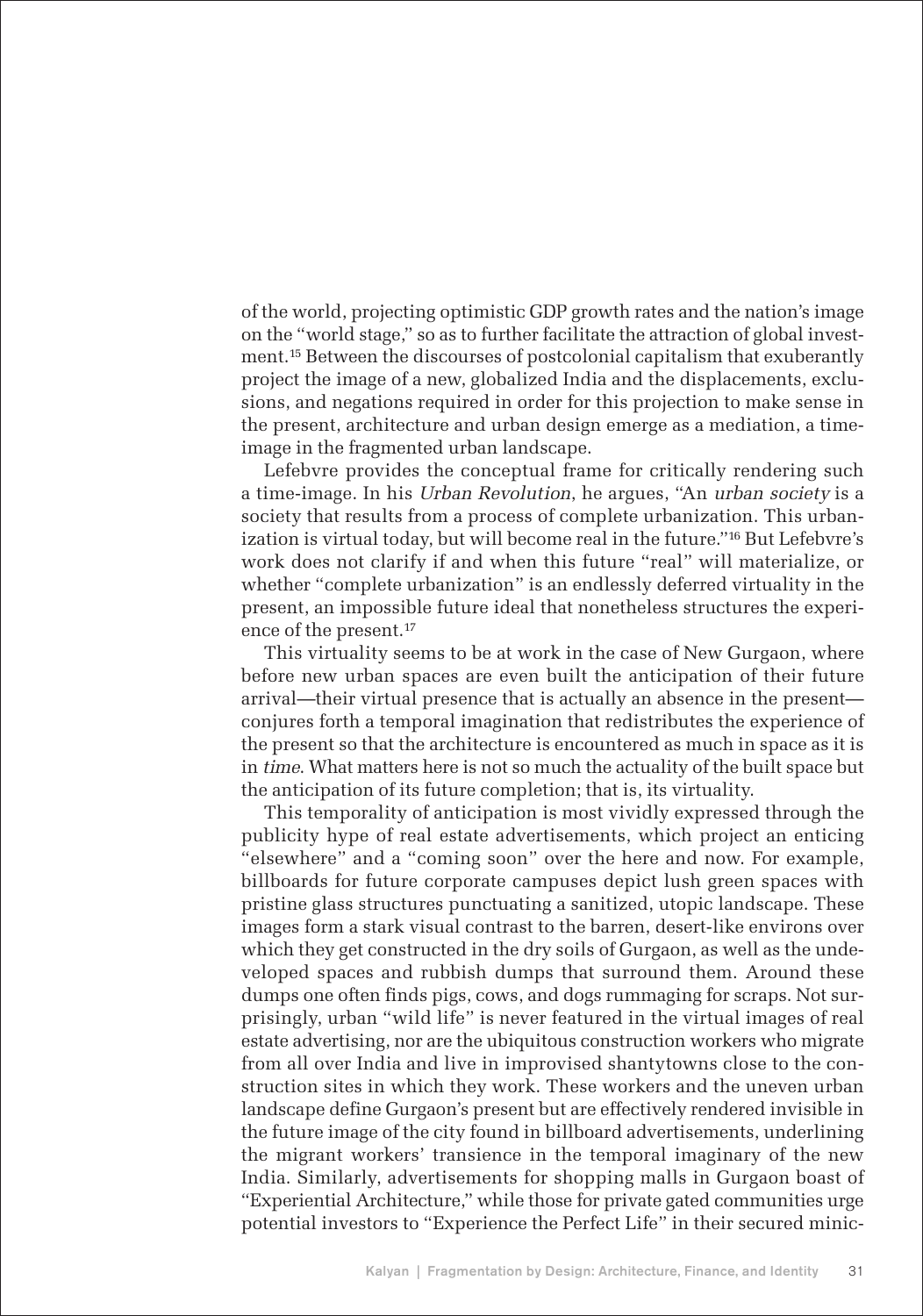ities equipped with schools, markets, and work-out facilities. Such advertisements constitute "commodity images" in that "the advertisement itself is a very particular kind of commodity, a commodity built on images."<sup>18</sup> But when seen in the context of an unevenly urbanizing space like New Gurgaon—that is, when the advertisements are juxtaposed to the very spaces they seek to reimagine and commodify—they are also revealed as "time-images" in which the actual and the virtual work together to constitute a contingent articulation of the present.<sup>19</sup>

Thus, when one encounters the actual built environment of New Gurgaon, the encounter is not simply a visual encounter between a subject and a building or the movement of an individual in an inert space. The encounter itself occurs in the context of a temporality of anticipation and future arrival, a temporality invested with the promise of a seemingly totally privatized and enclosed socioeconomic life. In this way the temporal politics of New Gurgaon is fundamentally a politics of exclusion, as those who are not a part of the temporal experience of the new India are cast aside, rendered historically anachronistic and politically unintelligible or merely transient in the continually transforming time-image of urban development.

The temporality of anticipation is also figured in the circuits of finance capital that constitute the productive conditions for new urban space. The on-going construction of corporate, industrial, commercial, and residential spaces in New Gurgaon is made possible by prior investments of capital, ahead of actual production and accumulation within the as-yet-virtual spaces. Urban geographer David Harvey calls this a central component of the capitalist urbanization process. This process is driven by the credit system of finance capital, which "has emerged as the hegemonic force in advanced capitalist societies" and is the result of an overaccumulation in the economy that is redistributed as "fictitious capital."<sup>20</sup> Finance, or fictitious capital, materializes as the new forms and practices of economic activity, including as a consumption fund to enable continuous and unfettered individual private consumption. Private creditors, state and private banks, and investment brokers all exist to distribute the consumption fund's fictitious capital across the postindustrial mass consumerist society. But finance capital also materializes in the built forms of urbanization. Urban infrastructure and real estate development, two capital- and labor-intensive activities, require high levels of investment from both public and private sources, although with neoliberalization the emphasis increasingly shifts to the latter form of investment. Thus finance, in Harvey's sense of the word, is fictitious not in the sense of being "make-believe" but in the sense of its temporal displacement of present capital accumulation: "Fictitious capital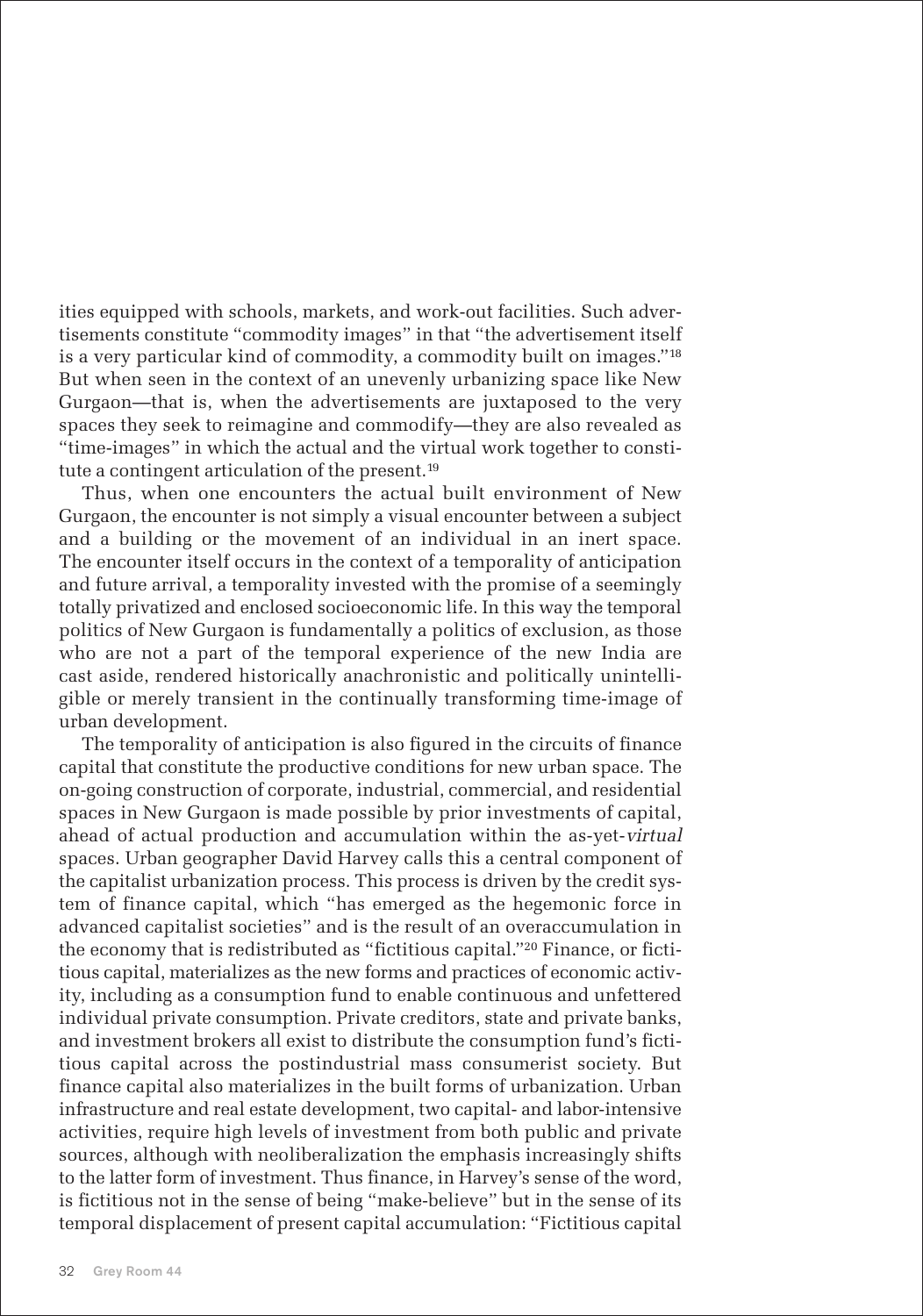amounts to a property right over some future revenue."<sup>21</sup> The neoliberal urban spaces that emerge through the speculative investment of fictitious capital are thus intertwined with the temporality of finance in India.

#### 3. The Temporality of Neoliberal Finance

The government of India began liberalizing its financial sector after 1991, "in recognition of the important role of Foreign Direct Investment (FDI) in the accelerated economic growth of the country."<sup>22</sup> Throughout the 1990s the central government eased licensing restrictions on investment and exposed previously protected or state-owned industries to global competition and the temporalities of capitalist accumulation.

The introduction of foreign competition and financial exchange marked a radical rupture in India's postcolonial national economy. Built upon a historically produced anticolonial imaginary, the early national governments institutionalized economic policies of self-sufficiency and import substitution designed to limit the role of foreign and private capital within the domestic economy.<sup>23</sup> Notwithstanding the initial liberalization that began with India's larger economic "structural adjustment" post-1991, not until 2005 did India begin to allow 100 percent FDI in key industries such as construction and real estate under the "automatic route"; that is, sans prior approval from the government. This step made it easier and faster for multinational companies and foreign investors to inject themselves into the Indian economy and had an immediate impact on the levels of FDI coming into India each year. From 2004 to 2007, total FDI rapidly rose from just \$2.7 billion to \$8 billion per year.<sup>24</sup> In addition, the inflow of global capital from foreign institutional investors in the form of hedge funds, mutual funds, and pension funds invested in Indian stock markets has also rapidly risen since the early 1990s, crossing \$3 billion in 2009. Today, large multinational banks such as HSBC Holdings, Citigroup, JP Morgan Chase, and Bank of America have become heavily involved in commercial lending and financial investment in India, along with the State Bank of India and many new domestic private banks.

This influx of finance capital into the Indian markets has resulted in the wide availability of fictitious capital in the form of credit. Over the last several years, "millions of upwardly mobile Indians [have] embraced debtfueled consumerism."<sup>25</sup> The use of credit cards is increasingly common: "the size of the Indian credit-card market is estimated to be about \$4 billion and growing at 35% yearly."<sup>26</sup> Credit cards create new kinds of consumers who are subsequently incorporated into the temporality of global finance (a temporality driven not only by the anticipation of future repayment but by a continual deferral of the present in the form of interest). Indeed, the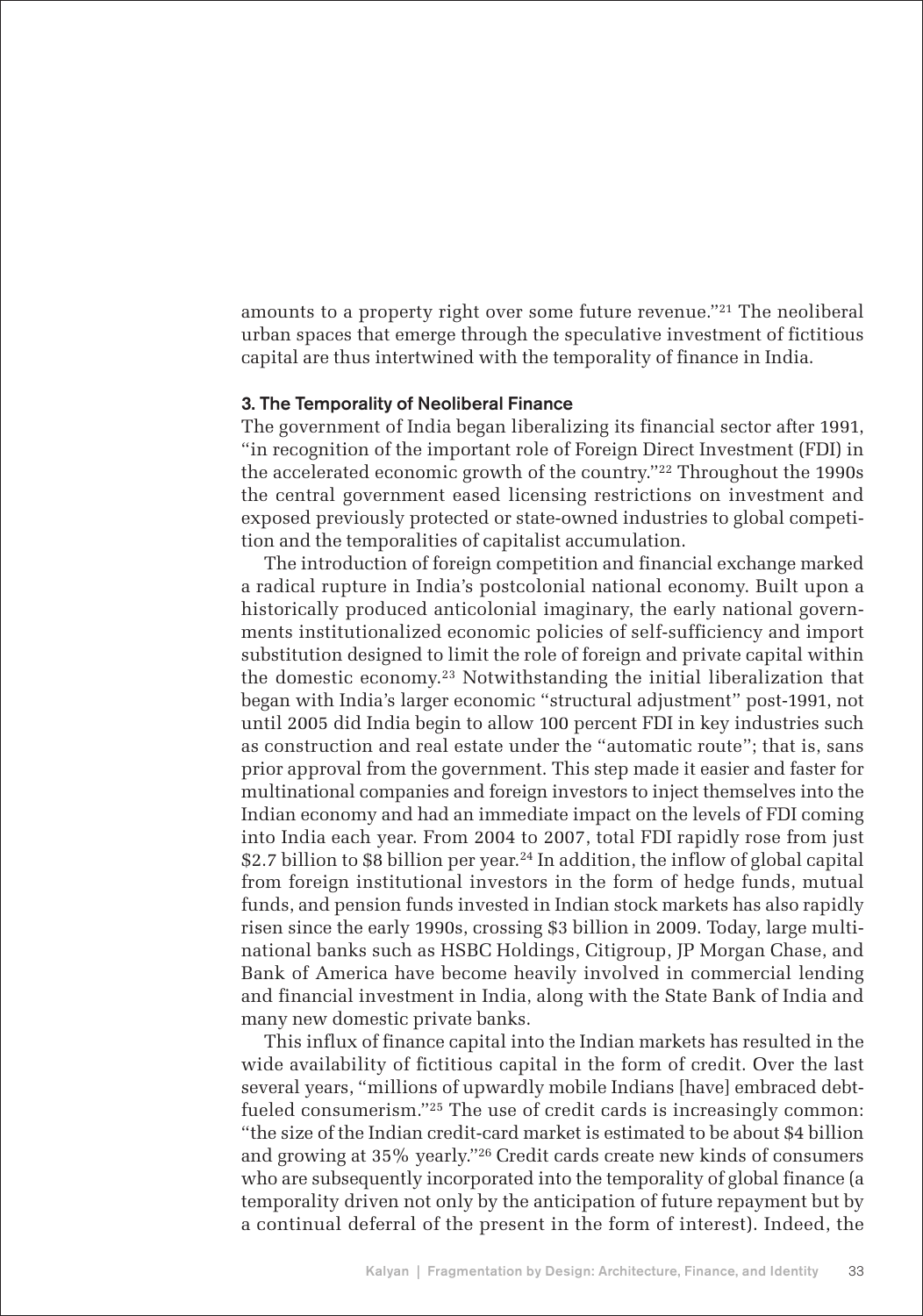growth of debt-fueled consumption through credit cards and private loans in India over just the past few years is staggering and coincides with the intensified liberalization of India's financial markets. Outstanding loans on credit cards reached \$6 billion at the end of 2008, up 85 percent from the previous year. India currently has "30 million credit card holders, triple the number half a decade ago."<sup>27</sup>

The dramatic influx of finance capital has also cleared the way for intensified private urban development in New Gurgaon. Speculative real estate and urban infrastructure development require high levels of capital investment in building materials, tools for construction, and for labor. In 2003, only 4.5 percent of total FDI inflow was committed to the real estate and construction-related sectors. In 2004, the share of real estate investment increased to 10.6 percent. By 2007, when total FDI reached \$8 billion, the share invested in the real estate sector was 26.5 percent.<sup>28</sup> The Indian real estate sector, which now in many ways has become a key driver of financial markets and stock exchanges, is expected to receive \$25 billion in FDI in the next decade.<sup>29</sup>

According to Harvey, finance acts as a metaphorical nerve center for capitalism's accumulation process, mediating and coordinating different circuits of economic production and channeling flows of capital from overaccumulated firms to investment in urban infrastructure and the built environment.<sup>30</sup> The built environment of finance capitalism embodies this mediating function, too, effecting not only the process of accumulation but the affective life of the city, the way in which urban space is perceived and experienced. In the urbanizing context of a neoliberal city like Gurgaon, which not only houses global capitalist firms and multinational corporations but metonymically represents "the new India" in its dynamic and transformational urban landscape, spectacular and highly visual architecture performs a symbolic and material function of imaging the exuberant confidence of the postcolonial capitalist era of neoliberal globalization.

# 4. Hafeez Contractor

There is always something of a gap between the unconveyed aspirations and desires of the client, the secret inspirations and fascinations of the architect, and the distracted yet judgmental perceptions of the users. As such, an architectural construction is a multinucleated field, a complex mesh of signs, a creative document that simultaneously has an internal logic of its own and is created by and understood in the context in which it is situated.

—Vikramaditya Prakash<sup>31</sup>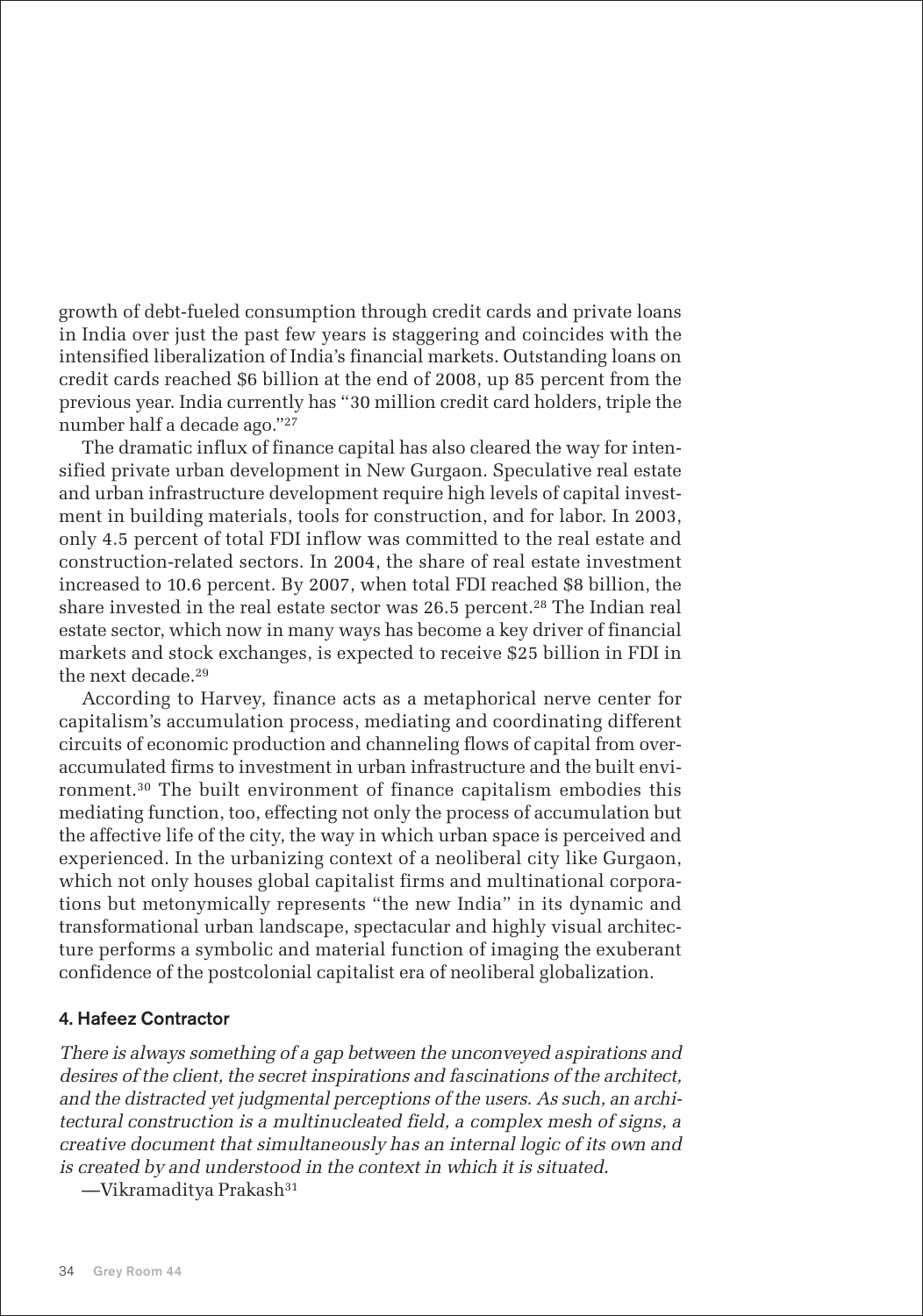In the multinucleated field of contemporary Indian architecture, Hafeez Contractor "is arguably India's most prolific—and most famous—practitioner."<sup>32</sup> Contractor is based out of Mumbai, where he began his practice in 1982 after studying architecture at Columbia University in New York City. Upon returning to India, Contractor made a name for himself in Mumbai (then Bombay) through his unconventional designs for residential high rises. According to his biographer, Prathima Manohar, Contractor stood apart from other designers.

Contractor created buildings that looked like spaceships, other buildings sported round windows and crescent balconies. His style had unorthodox qualities filled with domes, pitched roofs, arches, triangular canopies, sprites and gates that looked like entrances to fortresses. Sweeping shapes, whimsical forms and playful colours provided Mumbai with glimpses of a place and time outside its experience.<sup>33</sup>

Contractor's unapologetically "postmodern" style and penchant for creating buildings and using ornamentations and materials that were out of place with respect to local surroundings drew criticisms from many in the so-called architectural establishment of India, an establishment that Contractor has repeatedly and openly disavowed. "Even though most pundits might term my residential work gimmicky," Contractor wryly notes in the forward to a recent book on his work, "it comes out of valid rationale. The numerous styles that seem to tick off many people are simply a response to the aspirations of the consumers and the market context."<sup>34</sup>

Architectural critic Kenneth Frampton has characterized a broad shift in the ethos and practice of architecture that Contractor exemplifies: "The globalization of the world is now such that the time-honoured differences between climates, landscapes, and subcultures are in the process of being flattened out by the ruthless application of universal technology, activated by the play of the market and by the escalated fluidity of transnational capitalism."<sup>35</sup> Contractor's ethos and practice are a vivid illustration of the embrace of market-based pragmatics in the profession, where architecture literally has to keep up with the speed of hyperdevelopment and the influx of global finance. Contractor's commercial success is no doubt due to his ability to keep pace by internalizing the neoliberal business ethics of speed, efficiency, and discipline in his own firm, which has been described as a virtual factory for the production of designs as fetishized commodities.

Hundreds of architects and draftsmen sit elbow to elbow to churn out buildings. From morning to night, their sole purpose is to draft and design the innumerable sketches that originate from Hafeez, who has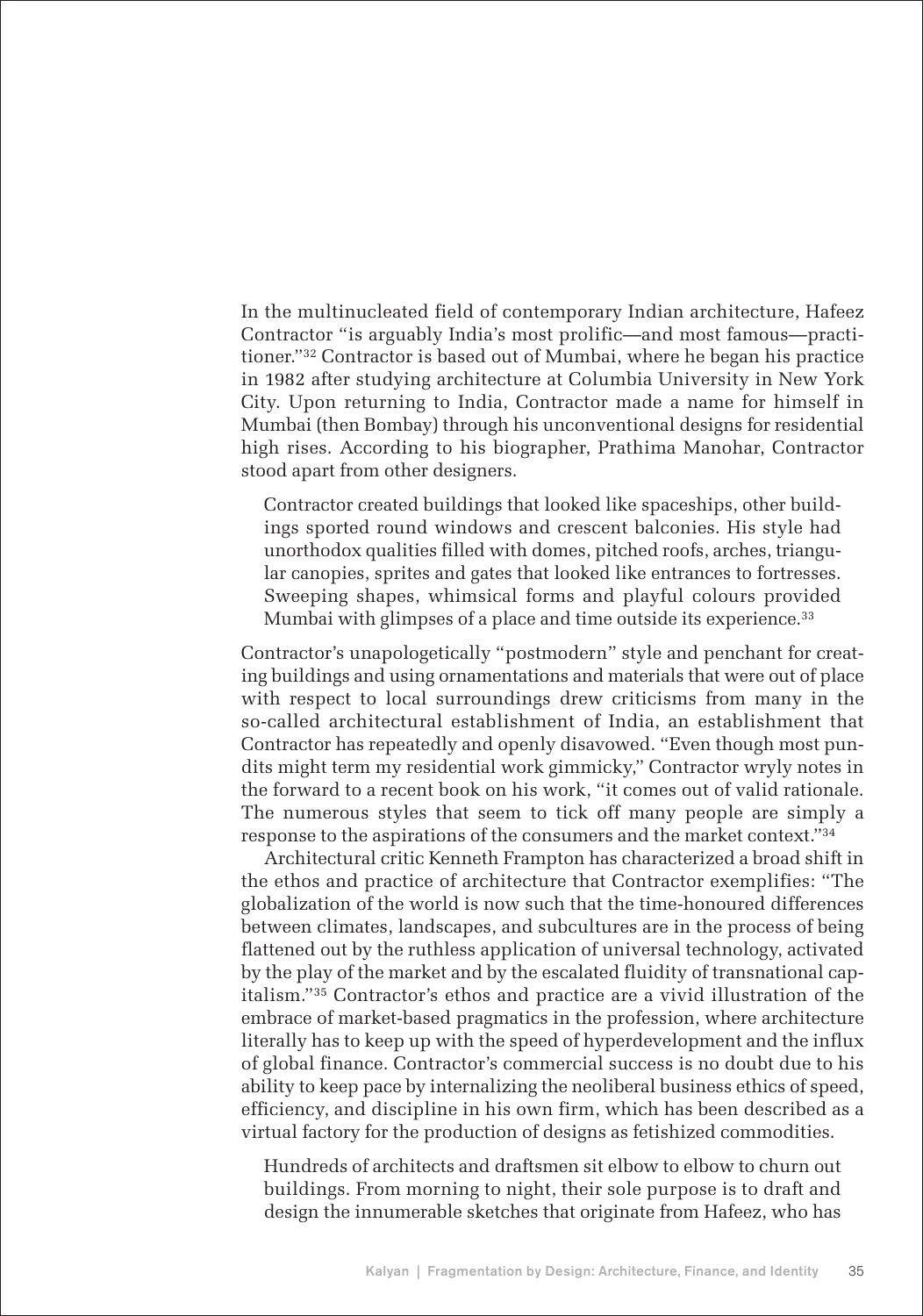a good view of the office exit. As a result, employees do not attempt to leave before dinner. When a project is over they immediately begin work on the next. There are no milestones, only more buildings to make. People here do not linger. They have been taught to respect time.<sup>36</sup>

As Hafeez renders his architects into abstract laborers, their commodified designs themselves are actualized and constructed in neoliberal cities like New Gurgaon. Writing in 1998, Hall prefigures the emergence of a "superstar" architect in the fragmented and unevenly developed spaces of Gurgaon, contrasting such an emergence with the decline of modernist ethics in a previous era:

The loss of architecture's social vision has coincided with its being co-opted by large institutional investors and speculative developers. This emphasis for the architectural profession has shifted to one of satisfying the demands of their clients, often engaged for a single project. This is typically achieved through decorative design and stylistic distinction, the massive scale of developments of the employment of a publicly known "superstar" architect whose presence on a project will attract a great deal of media attention. The consequence of this seachange in the architectural profession has been that the urban landscape is designed in (artful) fragments and becomes littered with a number of "spectacular," "imageable," or "scenographic" enclaves which are largely divorced from their immediate urban or social contexts.<sup>37</sup>

The resulting hyperdevelopment may have disastrous consequences for urban life and planning overall (and has given New Gurgaon a mixed reputation as a fast-growing but horribly disorganized and unevenly developed city), but it has given Contractor commercial success beyond that of any other Indian architect.<sup>38</sup> As Contractor's biographer points out, "Architectural technology today has to deliver buildings at astonishing speeds; consequently old-fashioned technological ideas that can't cope with these deadlines are bound to vanish."<sup>39</sup>

This is the accelerated, cut-throat, market-oriented environment in which Contractor's practice has excelled. His is an architecture of speed. Working exclusively for DLF in New Gurgaon, Contractor has designed more than "four million square feet of residential space, 2.5 million square feet of commercial space, and half a million square feet of shopping for the DLF Group."<sup>40</sup> Contractor's residential, commercial, and corporate designs can be found all over New Gurgaon and bear such "cosmopolitan"-sounding names as DLF Beverly Park, DLF Ericsson House, DLF Plaza Tower, DLF Corporate Park, and DLF Square.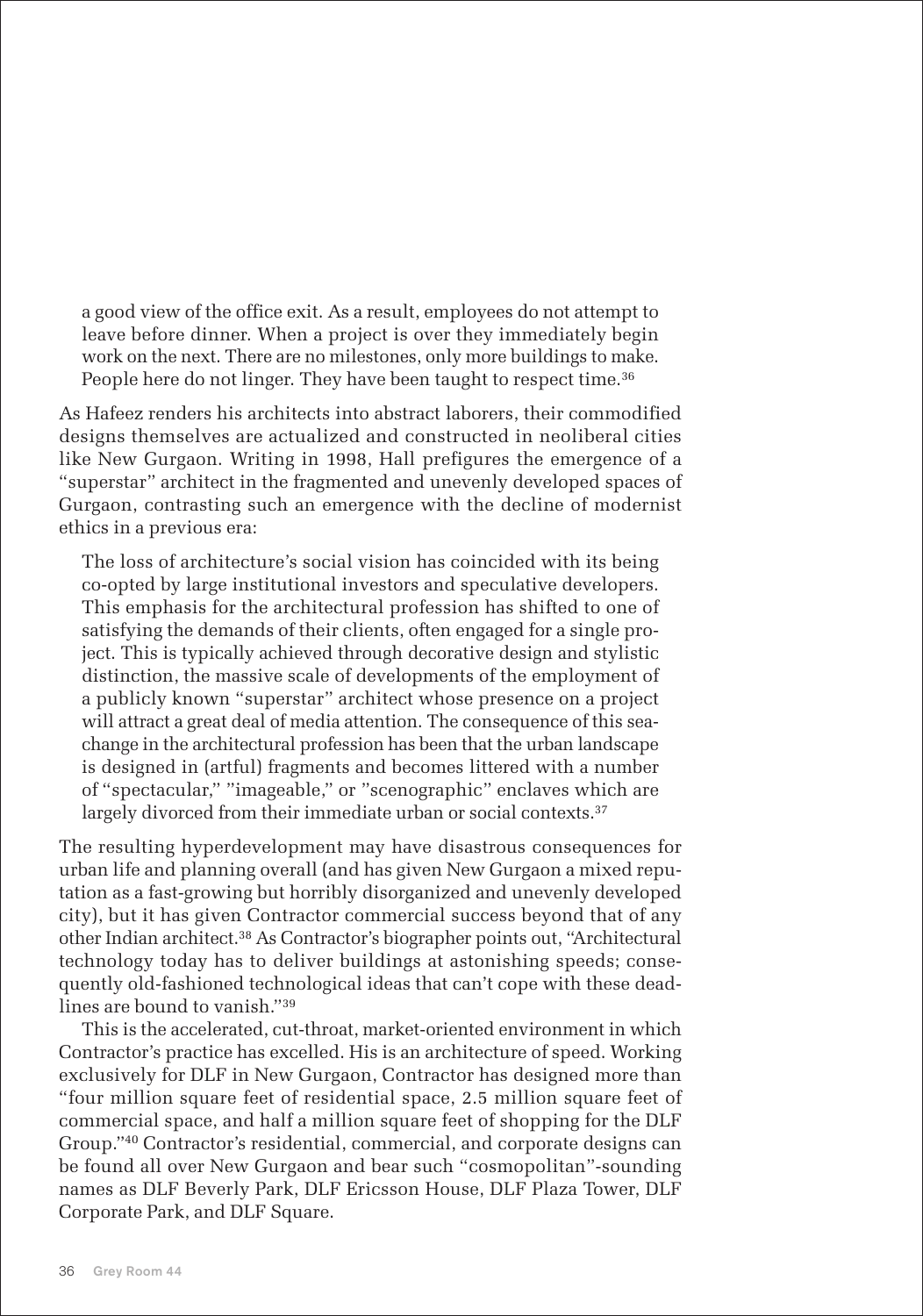#### A. DLF Gateway Tower41

As its name suggests, DLF Gateway Tower marks an entryway into DLF City and New Gurgaon. As one exits Delhi from the south on the elevated Delhi-Gurgaon Expressway (DGE)—which acts as a virtual gallery for viewing the showcase architecture of DLF City—the dark, sleek, and imposing tower welcomes the mobile subject into the space-time imaginary of the Millennium City. The building was completed in 2000, symbolically inaugurating New Gurgaon as the Millennium City of India. DLF Gateway Tower hails the mobile subject with its granite and glass façade and its curvilinear shape, which culminates in a tall vertical spire announcing itself dramatically in front of the crystalline skyline of DLF Cyber City. According to Manohar, the tower embodies a design that "seeks to create an aesthetic based on tectonics," juxtaposing and balancing granite and glass in a ziggurat pattern of emergence and exchange.<sup>42</sup>

As with many of Contractor's buildings in New Gurgaon, glass is the dominant material used to create the façade of DLF Gateway Tower and gives the structure its glistening appearance from the DGE. In the postliberalization period in India, glass has become a popular building material, both because of its relatively cheap price within India and (increasingly) from abroad and because of "global" aesthetics that are a part of the symbolic power of corporate architecture. As one critic notes, "We have been conditioned by the use of glass in American skyscrapers into believing that it best expresses corporate identity. Over the second half of the 20th century, private corporations rose in power, and glass became the architectural motif of power and prestige."<sup>43</sup>

As early as 1933, Walter Benjamin linked the proliferation of modern glass architecture with the impoverishment of everyday experience: "It is no coincidence that glass is such a hard, smooth material to which nothing can be fixed. . . . Objects made of glass have no 'aura.'"<sup>44</sup> As in many of Benjamin's writings on modern art and aesthetics, however, the loss of aura and the new poverty of experience in modernism were not to be strictly bemoaned. These losses could also be productive of new possibilities in experience. Glass was first used along with concrete as "a wonder material for early 20th century modernist European architects. Design leaders such as Le Corbusier (who later designed Chandigarh in postcolonial India) and Mies van der Rohe were trying to create a new language for European architecture that expressed the high level of industrialization Western societies had achieved."<sup>45</sup> But beyond this symbolic value of glass, the material was valued for its efficiency because it allowed natural light during the day, saving energy and money by reducing electricity consumption. Moreover, glass also let in heat along with light, "and it allows only light to reflect back,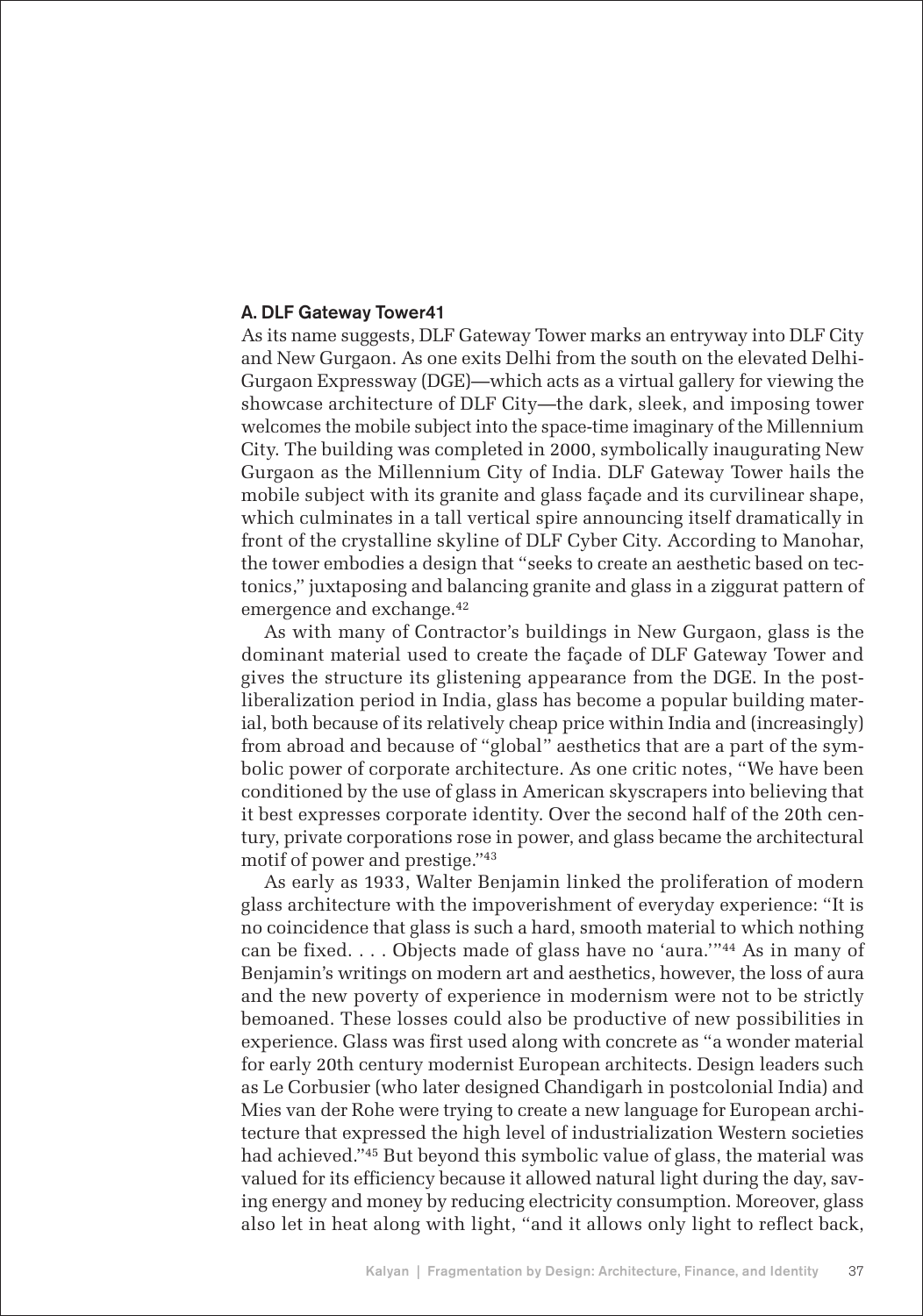trapping the heat inside."<sup>46</sup> In the temperate climates of Western Europe and North America, this greenhouse effect resulted in lower heating costs, and by the middle of the twentieth century glass curtain walls began to appear on commercial skyscrapers all over the Western world.

In the contemporary Indian context, however, the greenhouse effect becomes an additional cost rather than a benefit of design:

the huge glass walls face any direction, including the west, from where the hottest low-angle sun streams in. Glass lets in light and traps heat. So these corporations must consume a lot of energy (and cash) to keep the interiors cool. All this because of the "progressive" look they desire.<sup>47</sup>

Thus glass architecture, which is now an almost defining characteristic of new corporate towers in India and is featured on nearly all of Contractor's office buildings in New Gurgaon, serves as a highly visual form of conspicuous consumption because "A glass tower broadcasts the ability of the owner-occupant to pay for all this."<sup>48</sup>

### B. DLF Pinnacle Tower

As Martin and Baxi note, "DLF City/Gurgaon emerged from the latest phase of modernization serviced so adeptly by Hafeez Contractor . . . accommodating a middle-class flight from the city, and from the newly urbanized rural masses."<sup>49</sup> This flight from the rural masses is ironic because New Gurgaon was built on former rural land acquired and converted into commercialized real estate. These ex-urban residents are haunted by the conditions of the Millennium City's own possibility.

While DLF Gateway Tower was Contractor's first office building in New Gurgaon, the bulk of his work has been in what he has called "real estate driven residential architecture,"<sup>50</sup> in which his designs are said to respond to the aspirations of mobilized classes that demand "global" lifestyles, aesthetics, and amenities in secure communities.<sup>51</sup> DLF Pinnacle Tower is a 19-story residential complex that comprises two clusters of high-rise apartment blocks secured by guarded walls and a main gate. The imposing glassand-concrete buildings are located within walking distance of offices, shopping malls, multiplexes, and the DLF Golf and Country Club. The proximity to these locales is part of the developer's vision for DLF City to be a "walkable" city. This, too, is ironic, because the vast majority of New Gurgaon's residents own private cars and use them even for intraurban and local transit. Most of DLF City is devoid of sidewalks, and New Gurgaon has almost no public transport. Thus, nonautomobile transport in this sprawling suburb is limited and hectic at best.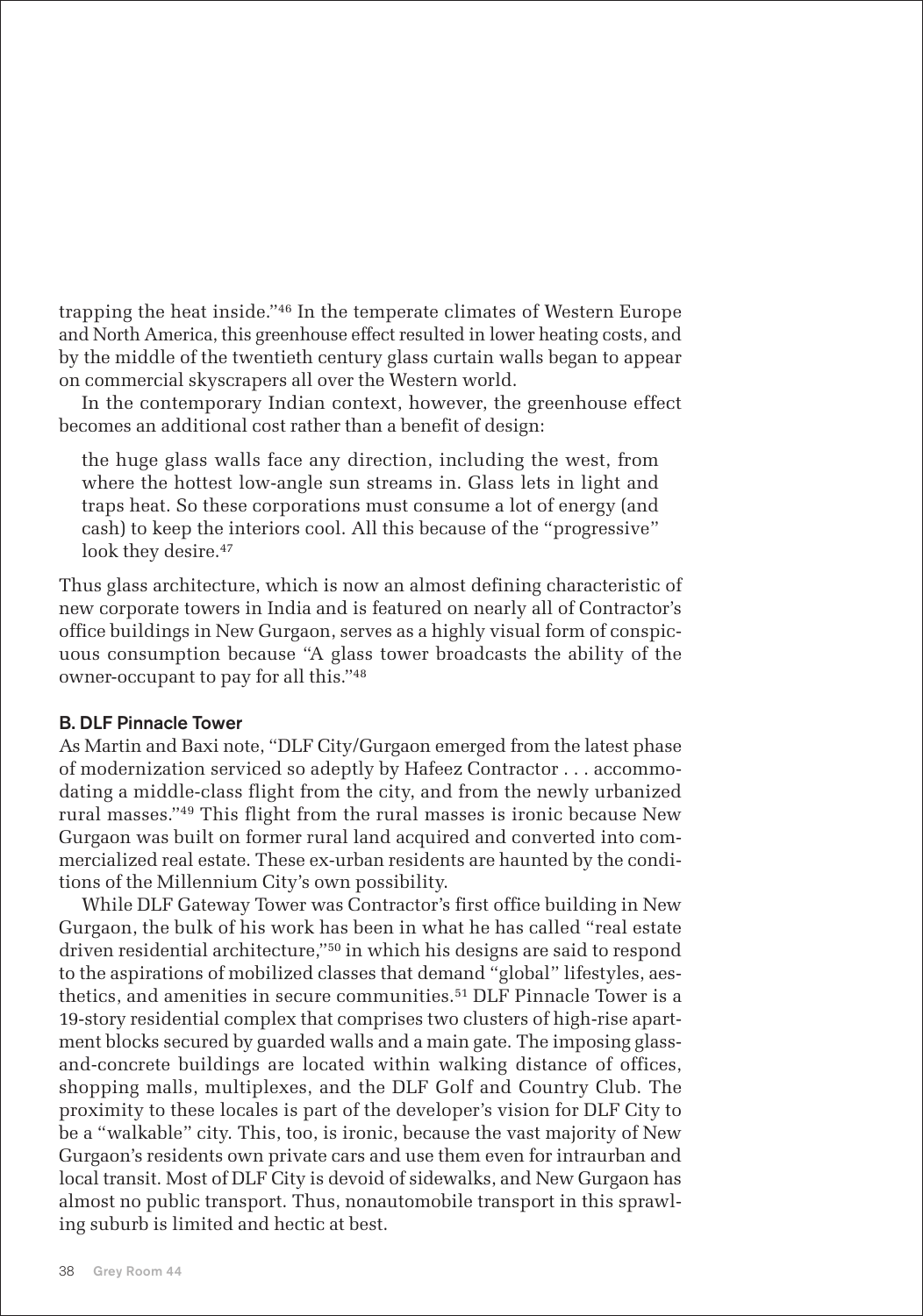What defines the experiential space of residential communities like Pinnacle Tower is not their proximity to other developments but the ability to provide a totalizing experience that makes interaction with the surrounding environment redundant and unnecessary.

The 2 clusters of high rise apartment blocks are set within magnificently landscaped grounds. The water bodies, sculptural elements and broad walkways are just right for a stroll and wind their way through the peaceful gardens. In between the two apartment blocks is a clubhouse, which offers extensive views of the park. The recreational facilities in the club include a pool, a gym, and the tennis court. The complex is also set to include a party room. The apartments are spacious and airy, with a large balcony that adds a dash of brightness to the entire flat. Each apartment adds up to about 360 sq.m. The bedrooms come with elegant wooden laminate flooring, while the living and dining rooms have imported marble floors. The apartments conform to international standards and latest seismic stipulated codes.<sup>52</sup>

The architectural experience of "elsewhere" comes complete with international standards and amenities. As Mani has argued, globality

is self-evidently about aspiring to live as though one were rich and lived in New York, London, Paris, Frankfurt, or Amsterdam and not as though one were poor or lower middle class in these cities. And since one is aspiring to live in one place a though it were an elsewhere, the virtual can attain the status of reality, thus generating and sustaining illusions about both locales.<sup>53</sup>

Juxtaposing virtual and actual images of DLF Pinnacle Tower shows the limits to architectural simulation in DLF City: the actualization of the abstract design is nearly exact, but the finished product contains a noticeable dissemblance that is integral to the power of the simulacrum, which is always "built upon a disparity or upon a difference. It internalizes dissimilarity."<sup>54</sup> The dissimilarity comes from the ground upon which the "shining, powering" towers rise.<sup>55</sup> The artists' rendering of the finished space includes the "peaceful gardens" and interior park that Manohar advertises, and the image includes plenty of shade-giving trees. In reality, however, the finished grounds are devoid of any shade-giving vegetation, and instead of a lush green park and garden we see the more familiar dusty and dry terrain of Gurgaon. To keep such lawns green in an otherwise semi-arid and hot environment, copious amounts of water must be used, further adding to the environmental and economic costs of such developments. While the virtual image hides these costs within a more general rendering of an "elsewhere"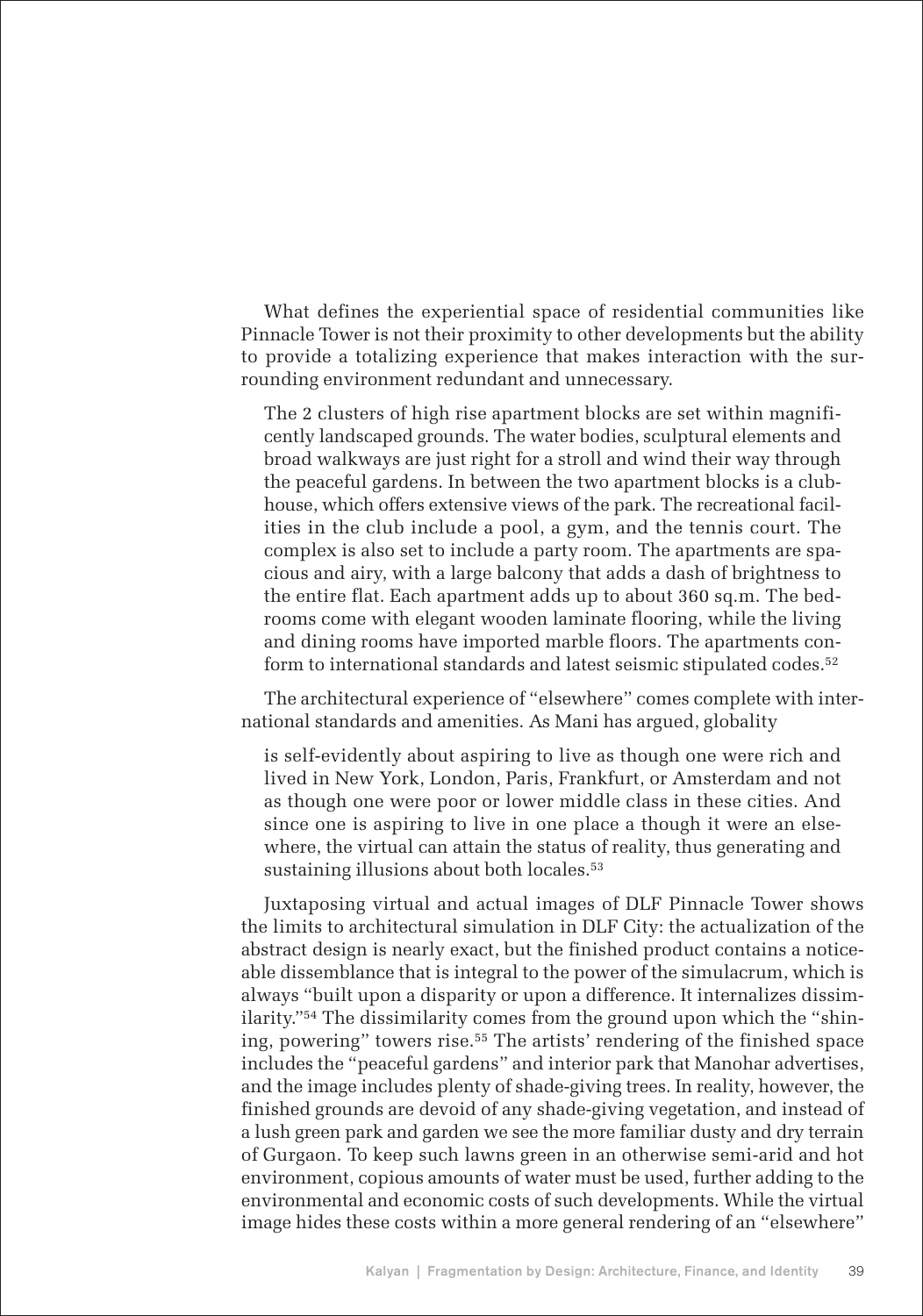in which meticulously manicured lawns are a given, the actualized space struggles to meet the costs necessary to keep water running in sufficient amounts. This is all happening in a municipal context in which the water table of Gurgaon district is heavily depleted and private developers like DLF illegally dig their own wells in order to extract water, further decreasing the water supply.<sup>56</sup>

# C. DLF City Centre

In addition to being a Millennium City, Gurgaon is also popularly known as "the mall capital of India," boasting numerous "state-of-the-art" shopping malls with "global" retail brands, food courts, and multiplexes. DLF envisions a future in which Gurgaon will "soon develop as a mega shopping district in the [National Capital Region]."<sup>57</sup> And this despite the fact that many stores in these malls do not make money or struggle to do so. According to one report, "many people come to the malls in New Gurgaon to look around and enjoy the air-conditioned and modern interiors, but very few actually buy anything."<sup>58</sup>

Private developers like DLF, responding to the irrational exuberance over rising property values throughout the Delhi conurbation, went on a mall building frenzy prior to the fall of 2008 and the dawning of the global financial crisis. Many of these malls have struggled in the aftermath of the crisis. Contractor's DLF City Centre mall responds to a nearly continuous need to increase footfalls in New Gurgaon's malls and, more generally, to image and advertise consumerism to members of the newly mobilized classes of neoliberal India, many of whom are unaccustomed to Western practices of conspicuous consumption and ostentatious displays of wealth. Thus, Contractor's DLF City Centre "explores the realms of advertising visual imagery in building design."<sup>59</sup> The building's glass-and-aluminum façade incorporates billboard advertising into its structure, promoting "with forceful aplomb" the products and services it houses.<sup>60</sup>

DLF City Centre features an eleven-story-high tower that "serves the significant role of communicating and attracting the outside spectator," broadcasting "billboard jargon" with "flashy graphics."<sup>61</sup> The aesthetic expression of the building "is strongly anchored in the zany colors of the graphic illustrations."<sup>62</sup>

The visually loud exterior of Contractor's DLF City Centre makes it just one of scores of "hermetically sealed interiorized enclaves" that are, for Ashraf,

in complete visual and attitudinal denial of their surroundings. The city is held at arms length through a series of barriers, by the virtually resplendent architecture, by the curtailing of interaction with the sur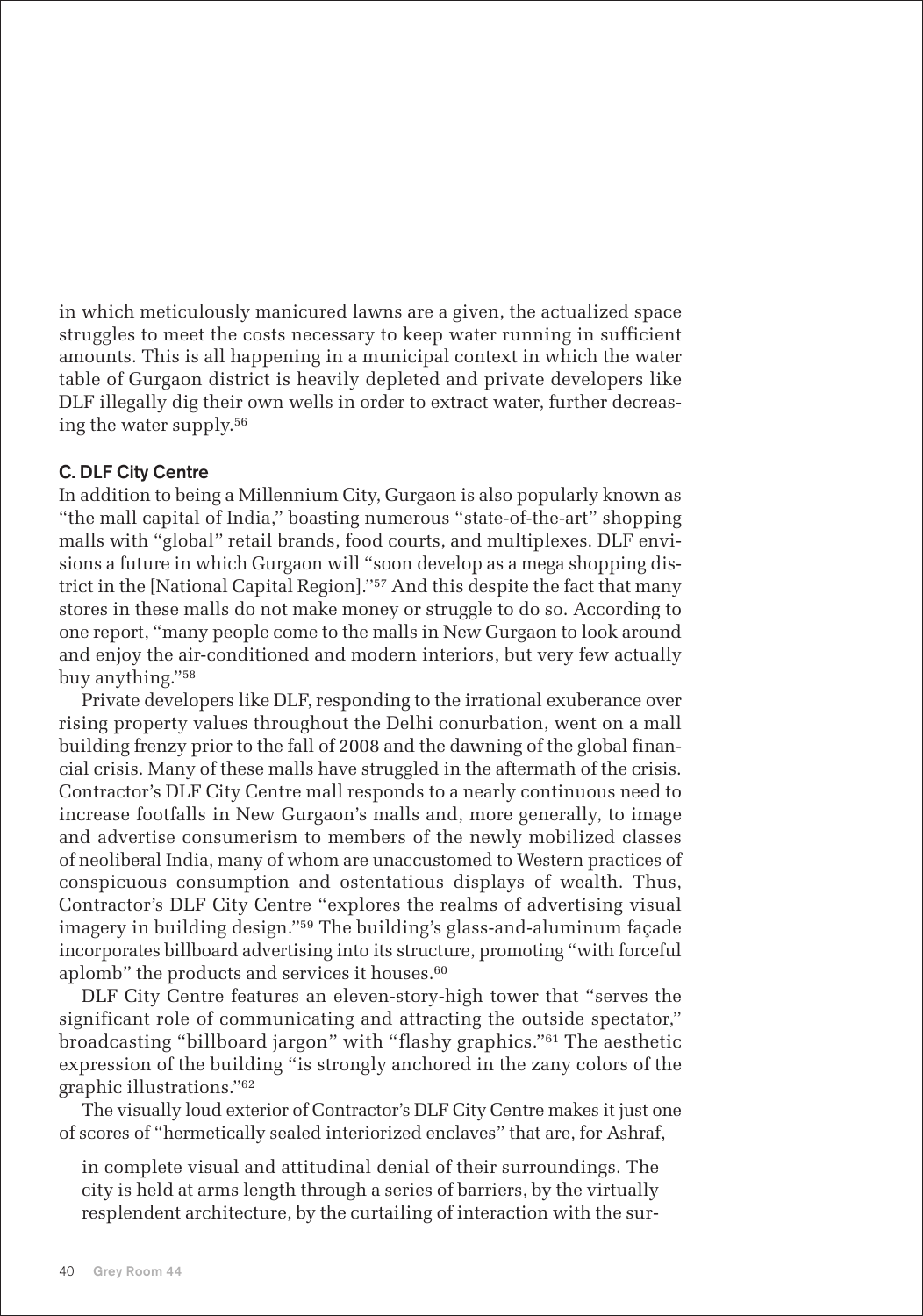rounding city, by the inevitable motorized access, and by the spectacular security befitting a royal precinct—all of which work towards intimidating groups that are not participants of this new urban experience. The residential enclaves are also similarly policed and truncated off the continuum of the city. The metrosexual citizen can now travel from home to mall, bypassing the rest of India.<sup>63</sup>

In DLF City Centre, as well as in the countless new shopping malls like it (though each one is unlike the others in its uniquely amplified, commodified design), architecture and economics work together to form a "continuous interior space" designed to exteriorize outside spaces and exclude groups that are not participants of this new urban experience.<sup>64</sup>

DLF Gateway Tower, DLF Pinnacle Tower, and DLF City Centre are examples of neoliberal urbanism designed by the likes of Hafeez Contractor for private builders like DLF Limited. They are "neoliberal" in the sense that Aihwa Ong characterizes new economic spaces that result from exceptional governmental policies and practices in Asia as exceptions to national economic policies. Neoliberal policies enact, among other things, what Ong has called "technologies of subjection," where "sovereign rule invokes the exception to create new economic possibilities, spaces, and techniques for governing the population."<sup>65</sup> This seems to be the case in spaces like New Gurgaon, where the elevated Delhi-Gurgaon Expressway, already both a high-speed connection to Indira Gandhi International Airport and a virtual gallery for visually encountering new architecture and urban design, is also the border that now divides New Gurgaon from the existing town, Old Gurgaon, creating markedly different economic and spatial realities on different sides of the expressway. Neoliberal technologies of governance work to "fragment and extend the space of the nation-state," and they are exceptional in this two-pronged sense.<sup>66</sup>

On the one hand, neoliberal urbanism fragments cities internally, excluding participants who are not part of this new economic experience through the securitization and social policing of new economic spaces that are a veritable escape from the immediate social environment. Neoliberal urbanism is founded on

the rise of "paranoid" or carceral architecture based on protection, surveillance and exclusion and finally the increasing presence of simulation within urban landscapes, imaginations of alternative cities to the "dreadful reality" of actual cities, for example theme parks, themed, policed shopping malls, and more subtle forms of simulation that invade everyday life.67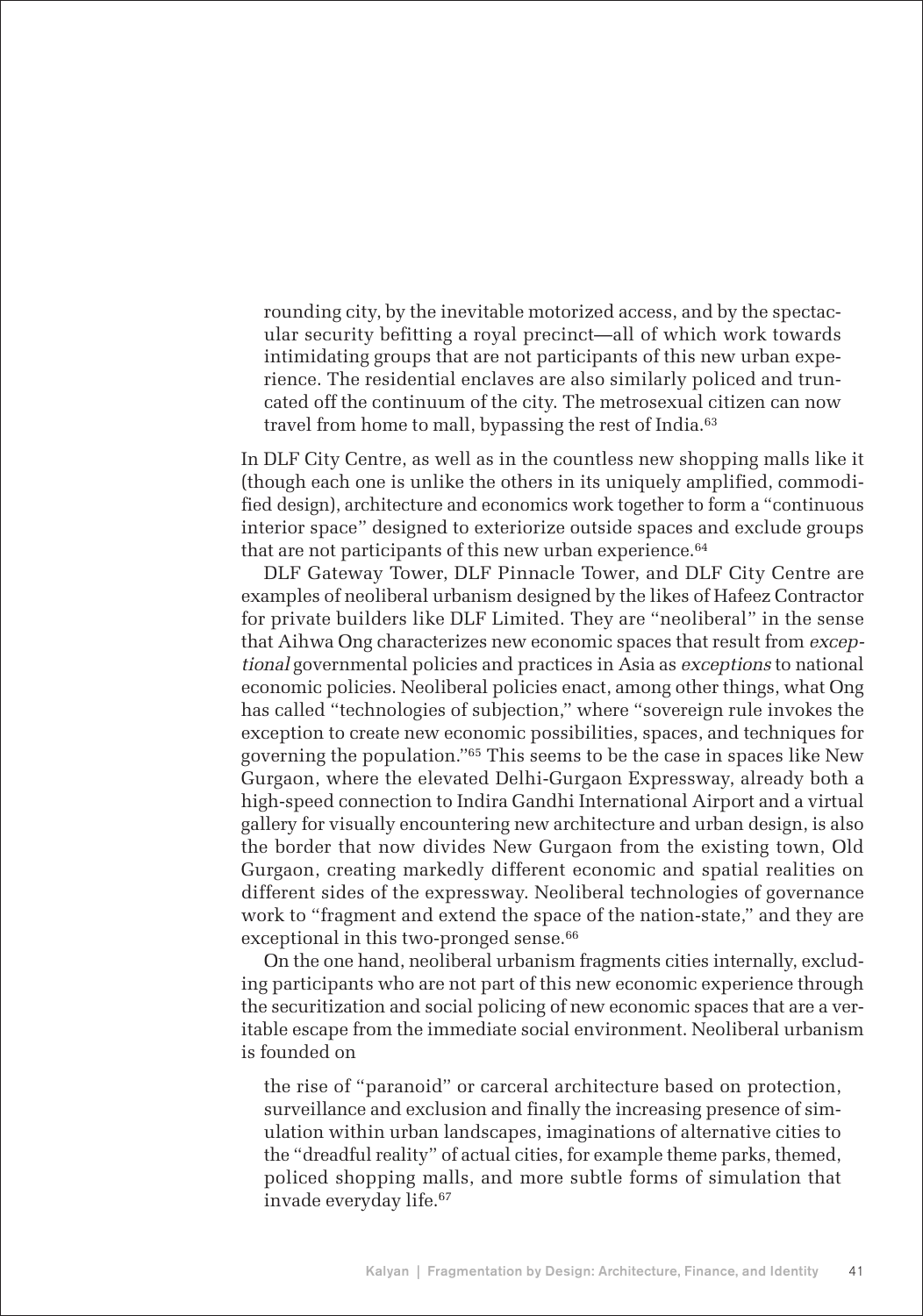In this way neoliberal urbanism serves as an existential escape from the perceived chaos and clamor, squalor and underdevelopment of postcolonial India.<sup>68</sup>

On the other hand, yet simultaneously, architectural designs recode these spatial experiences within a deterritorialized national imaginary of extension, growth, and development, if not global interconnection. Thus Ong's argument is apt to explain the way neoliberal exceptions deterritorialize domestic economic space in order to project a "new India" in places like New Gurgaon. But one thing Ong fails to mention is that exception works not only spatially but also temporally, as a discursive narration of the postcolonial nation and its neoliberal urban present. In India, hyperdevelopment in the aftermath of economic liberalization came as a temporal exception that changed the rule of the "Hindu rate of growth," at least within the dominant narrative of postcolonial capitalism, transforming the historically produced meanings of the postcolonial nation through the creation of urban metonyms for the new India.<sup>69</sup> New Gurgaon is precisely such a metonym, a spatial manifestation of a deterritorialized and accelerated national imaginary, a part (the urban) that stands in for the whole (the nation).

# 5. Postcolonial Modernism

You cannot isolate architecture from the age, from the social conditions, from the thinking, from the objectives and ideals of that particular age. . . . The past was good when it was the present, but you cannot bring it forward when the world has changed into a technological period.

—Jawaharlal Nehru<sup>70</sup>

India's first prime minister, Jawaharlal Nehru, gave modern architecture official sanctioning "as the approved national style and symbol of a fresh start after Independence."<sup>71</sup> Modern architecture, according to Nehru, "offered India a vision of the future based on a functionalist language that was free of colonial associations and of reference to specific religious or ethnic traditions."<sup>72</sup> Yet, from its inception, postcolonial architecture in India has entailed a negotiated synthesis of what was perceived as the modern and the traditional. The adaptation of modernist architecture to climatic, cultural, and historical considerations points to a hybrid modernism, one that was less about simulating Western modernity and more about reconciling the modern with local conditions that "offered resistance to a homogeneous adaptation of modern principles, and could actually inflect them toward a more critical production of architecture."<sup>73</sup>

An early form of this hybrid modernism in architecture predates India's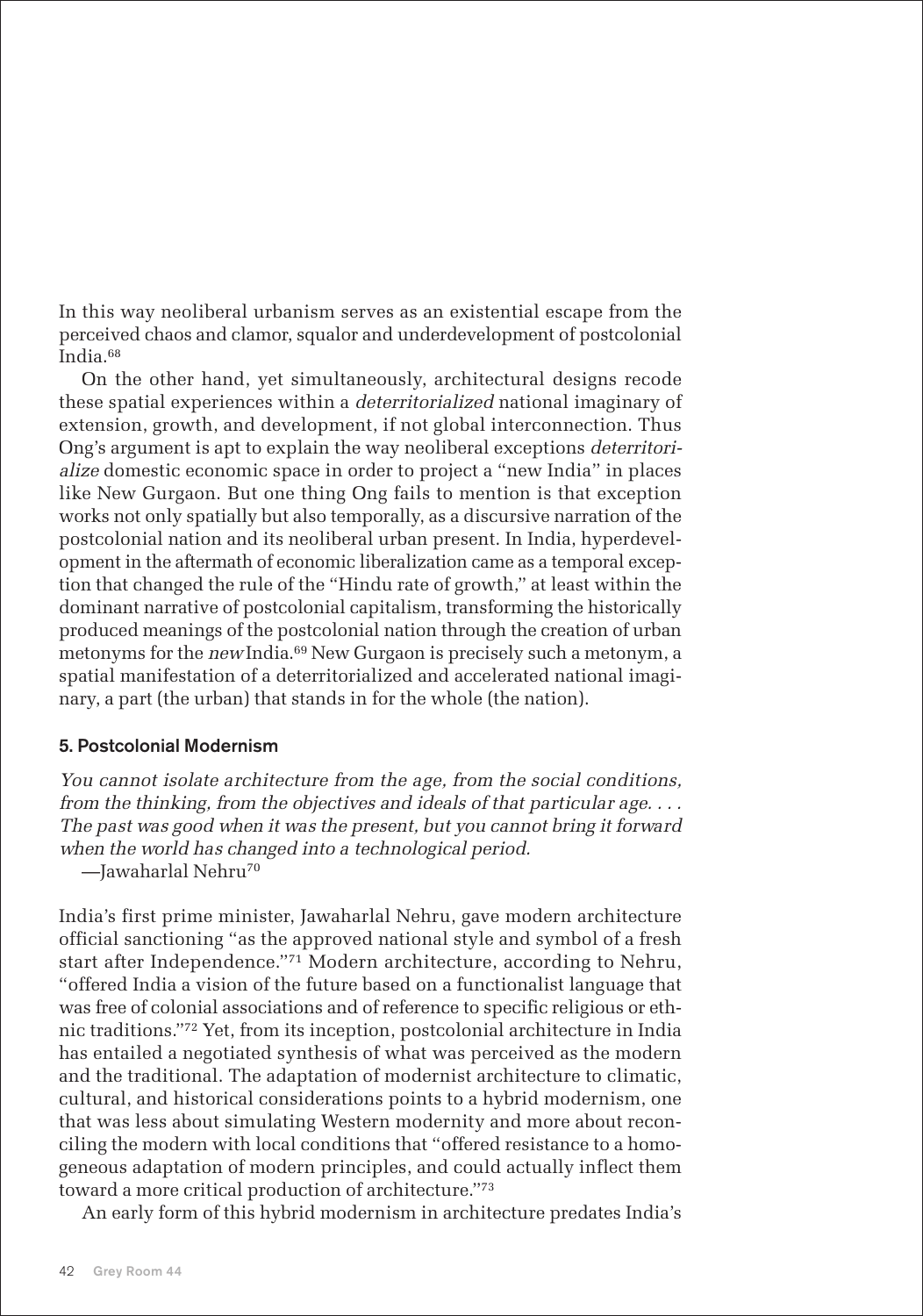independence from colonial rule. For the British in India, colonial architecture—namely that which coded British symbolic power in an indigenous architectural language—in the new capital city of Delhi was a way of making themselves intelligible to their native subjects. In 1912, when the British raj decided to relocate the capital from Calcutta to Delhi, architect and planner Edwin Lutyens made a conscious effort to produce designs that could bring the colonizers "closer to the hearts and minds of their colonial subjects" while also unequivocally stating their political dominance over the same.<sup>74</sup> In the New Delhi Imperial Complex, "the British had typically appropriated compositional devices from India's past for use on buildings that were designed according to Western spatial concepts."<sup>75</sup> The case in point was the Viceroy's Palace, which was constructed with indigenous materials and stylized with Indo-Saracenic ornamentations including chattris (pavilions) and jhallis (carved stone screens) but otherwise structured spatially according to the precepts of Western neoclassicism. By the time New Delhi was completed in 1931, the anticolonial nationalist movement was already in full swing, however, and the first post-independence government would inhabit these very buildings just sixteen years later, sitting (too) comfortably, perhaps, in the hybrid architecture the British left behind.

In the immediate period after independence, almost as if to demonstrate a firm confidence in the modernist course, the so-called father of European modernism, Le Corbusier, was commissioned by Nehru to design the city of Chandigarh in Punjab. But far from simply implanting an abstract "Western" design, Le Corbusier incorporated his "enchantment with India's humane and profound civilization" into his designs through symbolisms and formal adjustments that were not merely ornamental but structural.<sup>76</sup> This kind of hybridity in design is most visible in the Palace of the Assembly building in Chandigarh (1963). Le Corbusier's designs here also attended seriously to the specific climate of northern India, attempting to use the buildings' physical and material properties to negotiate rather than negate the natural environment. These were not simply gestural citations of the local but structural considerations that implied a contingent yet specific negotiation of form, site, climate, and, for Le Corbusier, a quasi-mystical (if somewhat Orientalist) symbology.

Following the likes of Lutyens, Herbert Baker, Le Corbusier, and Louis Kahn, notable postcolonial architects in India such as Achyut Kanvinde, Balkrishna Doshi, and Charles Correa each pursued a hybrid modern style, though they balanced what was perceived to be the modern and the traditional in distinct ways.<sup>77</sup> For instance, Kanvinde furthered Nehru's project of modernizing India in order to break away from the regressions of the past and "played a crucial role in the transformation of building from a manual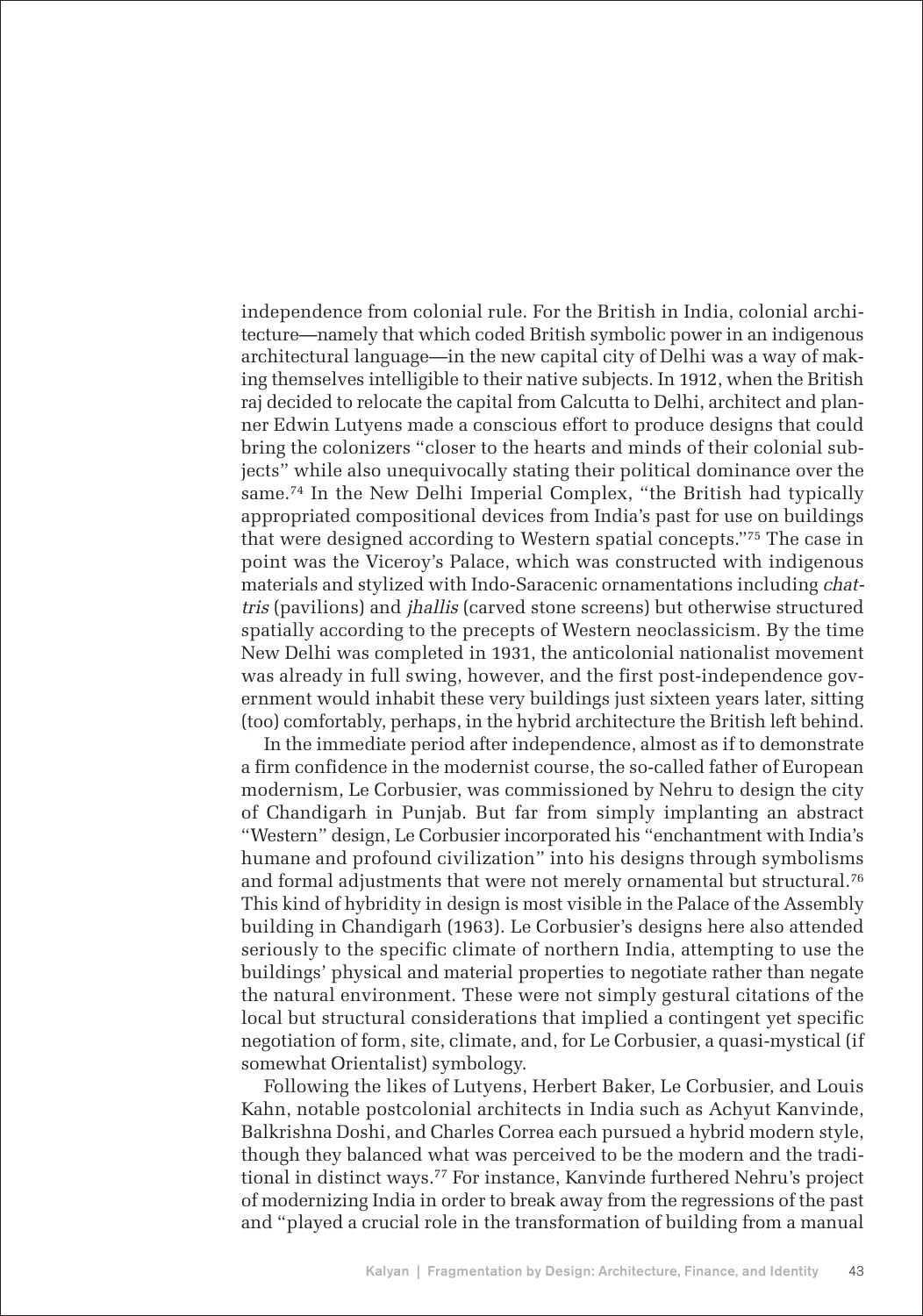trade to an organized industry based upon a new division of labor."<sup>78</sup> Doshi, on the other hand, more readily embraced India's history and looked to the past as a way of negotiating the modern context. Doshi's architecture represents the refinement and perpetuation of "the central principles of modern architecture as they relate to the history, climate and diverse cultural mixture of India."<sup>79</sup>

Correa, too, has used the past as well as particular elements of Indian aesthetic traditions to cultivate a postcolonial, hybridized modern style. In his various works, Correa has "evolved an approach to design that draws upon traditional Indian forms and ordering devices, which he uses to create buildings that are nonetheless unmistakably modern."<sup>80</sup> All three postcolonial architects have used a style that attempts to go "beyond the formal boundaries of the Modernist Movement to evolve a personal approach that acknowledges Indian traditions" and also establishes an ethical "relationship to the country's poor, especially in urban areas."<sup>81</sup> Thus, in addition to working actively to build housing for the urban poor, the likes of Correa also wrote extensively on the problems of urban inequality in India.<sup>82</sup> In this way, these architects took on a "democratic approach" when conceiving their modern designs in the context of an impoverished, postcolonial country.<sup>83</sup>

All three architects, too, have worked extensively in New Delhi, which after independence quickly became a major center of architectural activity because the state was the predominant client of architecture until the neoliberal period. In these and other works in Delhi, climate, culture, and financial constraints led Kanvinde, Doshi, Correa, and others to use particular materials—namely, concrete and red sandstone—as the predominant materials for building. Martin and Baxi argue that these materials helped define a specifically hybrid postcolonial aesthetics based on functionality, pragmatics, and site. The use of concrete corresponded with the perceived economic efficiency of modernization, while the red sandstone registered with indigenous traditions of building: "one offered the presumably solid footing of techno-scientific calculation, while the other offered the more ephemeral but no less real footing of imagined cultural identity, more often than not rendered in dusky reds, trimmed with beige."<sup>84</sup> Red sandstone, quarried in the Delhi region or in neighboring Rajasthan, conjured the "specter of Indianness" in Correa's Delhi designs, including his Hindustan Lever Pavilion (1961), the Life Insurance Corporation of India (1986), and the British Council (1992).<sup>85</sup> Red sandstone was even prominently featured in Correa's only building in New York City, the India Permanent Mission to the United States (1992). In addition, Raj Rewal, who Martin and Baxi call "the doyen" of the contemporary Delhi design scene, uses red sandstone "as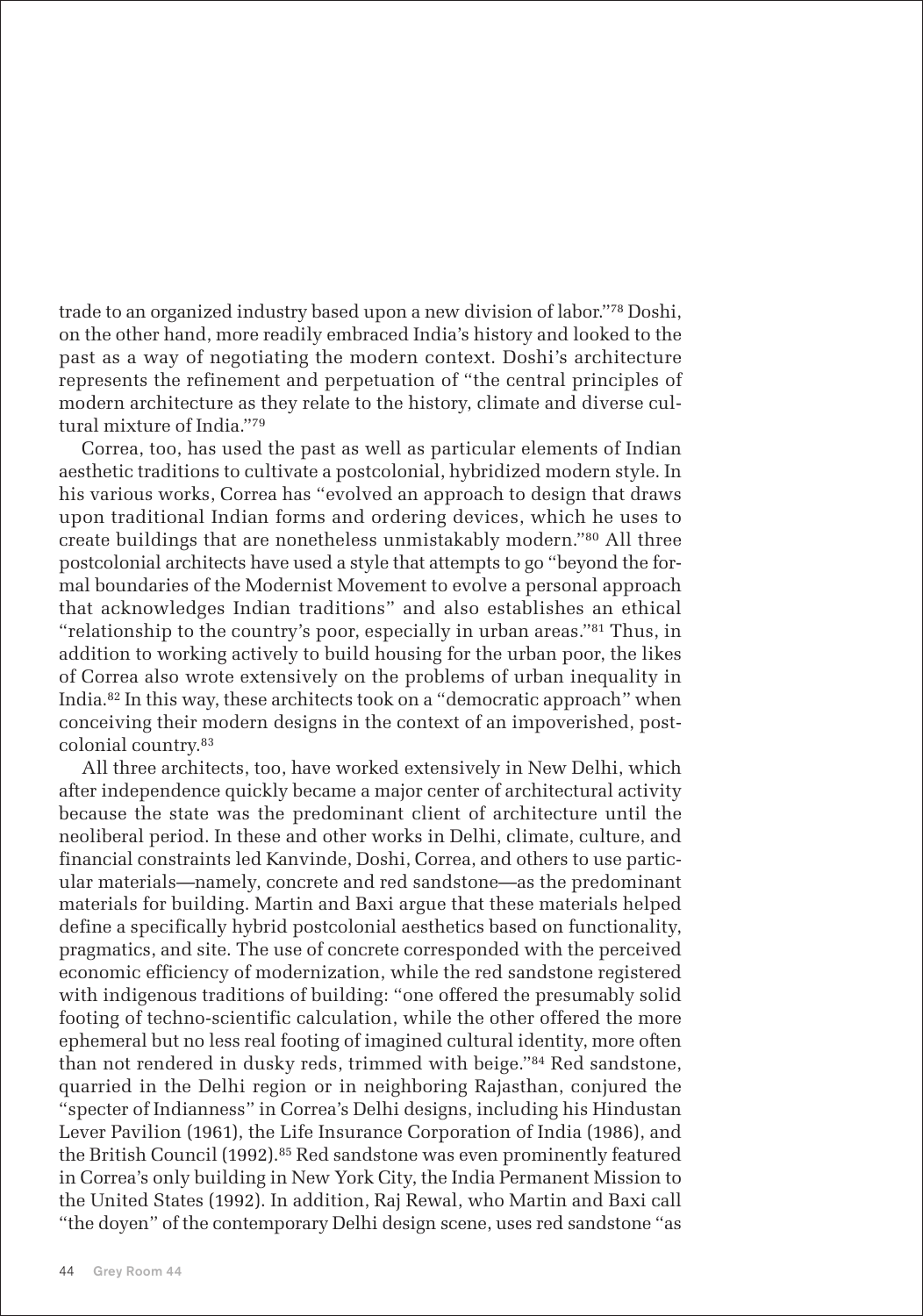a blunt instrument for smashing concrete modernism." <sup>86</sup> The standout examples of Rewal's work in red sandstone in New Delhi are the State Trading Corporation Headquarters (1976) and the Standing Conference of Public Enterprise (1989). As one might glean from the names of these buildings, both were government-commissioned projects.

#### 6. The Spatial Discourse of Postcolonial Identity in Neoliberal India

Vernacular architecture which uses local materials is dead. Using local materials has become more expensive. There are materials coming in from China which works out cheaper than the local materials. The most honest way of construction at any point in history has been the cheapest, fastest, and the most superior. Today if the global options provide those qualities then I will obviously opt for them.

—Hafeez Contractor<sup>87</sup>

The postcolonial thinker Himadeep Muppidi has critically analyzed discourses of national identity in India before and after economic liberalization in 1991.<sup>88</sup> He finds that anticolonial and postcolonial national identities in India were historically constructed through a careful balancing of what was perceived as the modern and the traditional, under the respective signs of the foreign other and the domestic self. In the aftermath of two hundred years of foreign colonial domination, nationalists sought to limit the amount of foreign capital permitted within the postcolonial domestic space. Though the foreign was perceived as necessary because it brought with it technologies of modernization and progress, too much of a reliance on and mimicry of the foreign was considered a threat to national identity. The architecture of postcolonial modernism, embodied in the works of Kanvinde, Doshi, and Correa, fits this selective and hybrid negotiation of the modern and the traditional, what Muppidi calls the "ambivalent identity-logic" of postcolonial nationalism.

Within this postcolonial imaginary, economic self-reliance, through nationalization, modernization, and endogenization was the historical manifestation of this postcolonial identity logic.<sup>89</sup> India would modernize, the postcolonials seemed to be telling themselves, but would do so on its own terms, protecting the nation from the twin threats of recolonization and falling too far behind the West by not allowing the foreign in at all.

This negotiation of postcolonial national identity was fundamentally challenged after 1991, when a balance-of-payments crisis signaled that the domestic self was insufficiently providing for the nation's economic development and that greater involvement of foreign capital would be needed in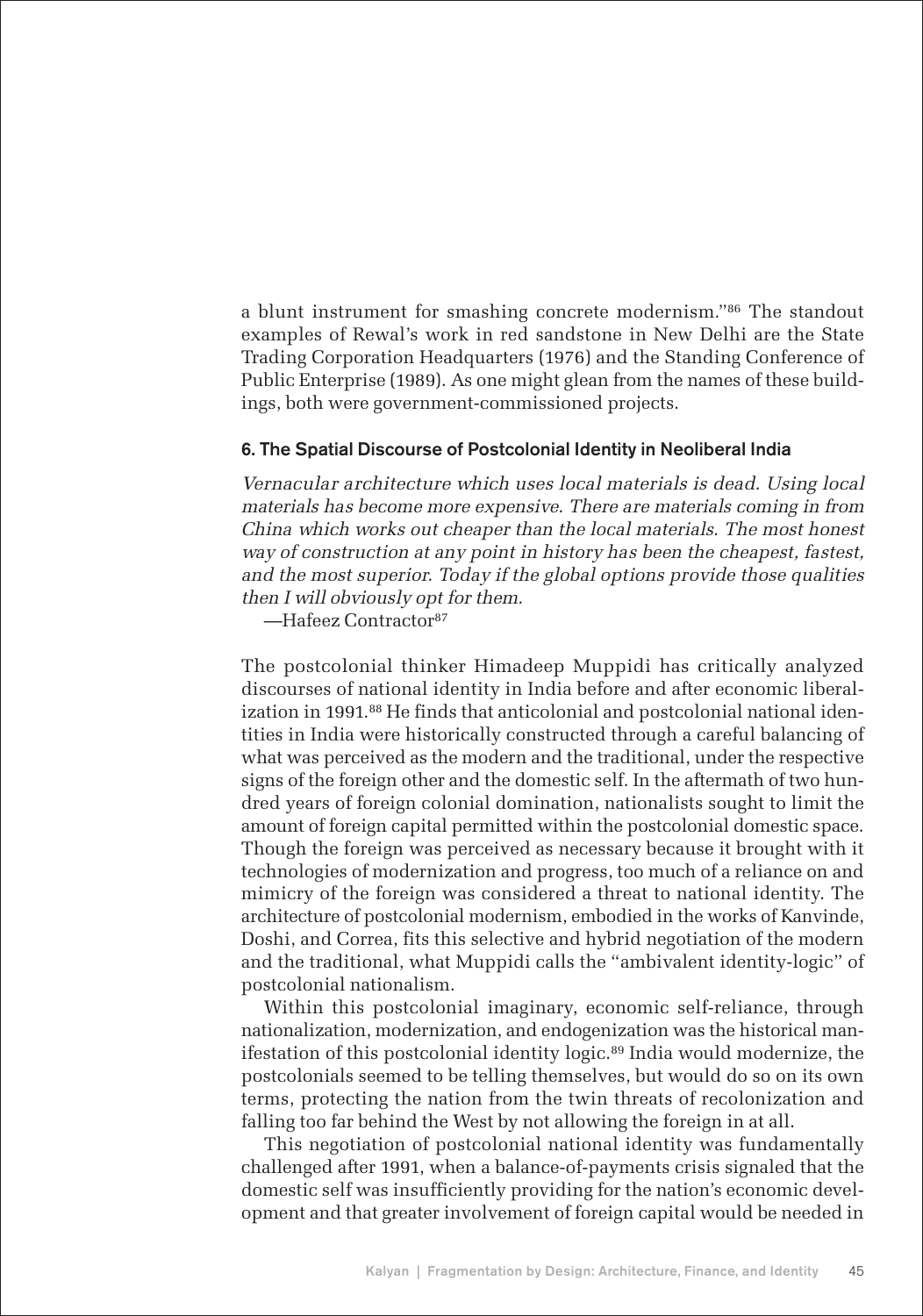order to augment economic growth. This is the context in which the Indian government "liberalized" the economy, loosening restrictions on foreign investment and trade and selectively privatizing industries and sectors of the economy that were deemed ready and competent to compete for global investment, production, and exchange.<sup>90</sup>

But far from abandoning the postcolonial identity logic, Muppidi finds, those who have argued in favor of India's continuing liberal reform have articulated their positions from within the discourse of India's postcolonial identity. In particular, they have argued for changing the meaning of national economic self-reliance. Liberalization, they claim, far from leading to recolonization of the national self, constitutes a "manageable level of reliance on the outside world."<sup>91</sup> Moreover, if the outside world (the foreign/the other) posed a threat to the postcolonial self, then "the danger posed by the Other predominantly threatens a part that can be divorced from the Self—inefficient industry. Such a divorce, in fact, is seen as only strengthening the Self."<sup>92</sup>

This divorcing of inefficient, redundant, and increasingly anachronistic elements of the national self simultaneously allows the global to become intelligible as a new, deterritorialized extension of the nation. DLF's corporate motto, "Building India," is a precise expression of this new deterritorialized imaginary. And, perhaps not surprisingly, as part of "the deliberate rearticulation of Indianness from a predominantly territorial conception to an increasingly deterritorialized one," the nonresident Indian (NRI) is increasingly invited, along with foreign investment, to serve as the virtual citizen-subject of this new India.<sup>93</sup> The aggressive and wide dispersion of images of NRIs, particularly in the West, seems to resolve the postcolonial problematic of balancing mimicry of the West with repudiation:

NRIs are coded as successfully reproducing Indianness in alien spaces and of forever desiring to return home. The difficult problem of getting the modern west in without losing premodern India has been partially resolved through the bodies of the NRIs. . . . The economic success and cultural obduracy of NRIs in the modern West is read as proof of India's potential success in dealing with Western forces.<sup>94</sup>

Since 2003, the government of India has explicitly sought to increase the exposure of NRIs in the national imagination. Each year, the Ministry of Overseas Indian Affairs commences with the highly publicized annual awarding of the Pravasi Bharatiya Divas, an award that recognizes the achievements of the Indian diaspora in a variety of fields. Such explicit recognition is meant not only to strengthen ties with NRIs and increase their public visibility; it also draws on their considerable financial resources for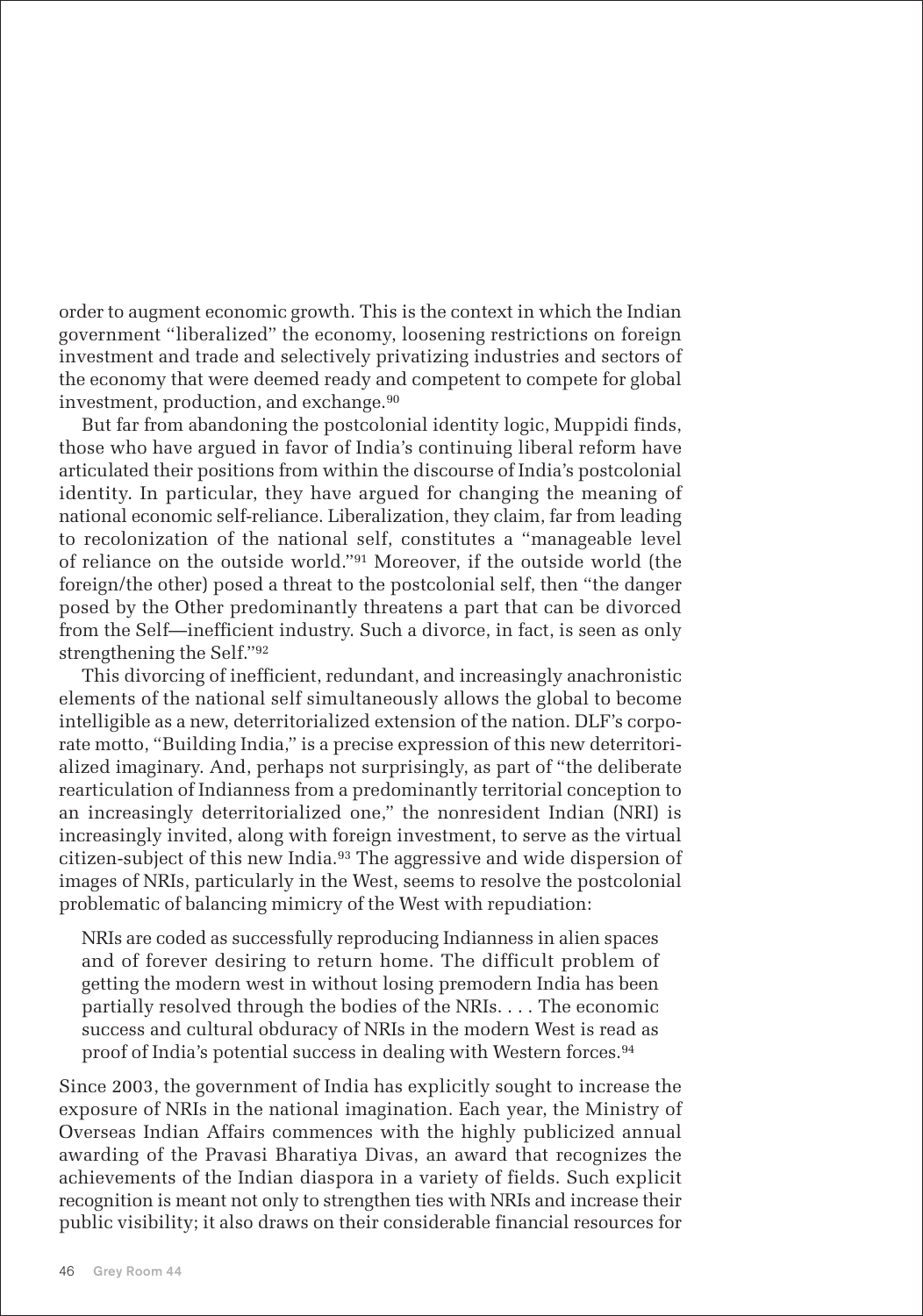investment. Indeed, the liberalization of FDI inflow has long been linked to the "promotion and facilitation of investment by NRIs."<sup>95</sup>

That NRIs play a central role in the symbolic and material production of new architectural/economic spaces in New Gurgaon should, thus, come as no surprise. DLF City functions as an urban metonym for a new India whose deterritorialization can be indexed in the nomenclature of its various enclave spaces, such as Hamilton Court, Belvedere Place, or Ridgewood and Princeton Estates, among countless others.

[The] televisual names connect these objects to other objects in places like suburban New Jersey, where new condominium developments in the greater Princeton area [and the suburban town of Ridgewood] offer an independent, home-owning lifestyle to the expanding class of international, English-speaking technical workers trained in India. . . . [A]mong the main clientele of DLF City is the NRI, for whom apartment units in Princeton Estate may represent both a potential investment in a rising real estate market, and a kind of displaced homecoming—a base from which to visit the family while still maintaining a safe distance.<sup>96</sup>

In the neoliberal era, postcolonial national identity has itself become deterritorialized and partitioned, whereby the efficient and competitive parts fit for global competition now seem effectively divorced from those parts that are deemed inefficient, uncompetitive, if not anachronistic and "dead." In a homologous fashion, cities like Gurgaon are themselves partitioned between the competitive and "global" parts (New Gurgaon) and the anachronistic "local" parts (Old Gurgaon).<sup>97</sup> Such partitioning is corroborated in many studies that examine the partial and uneven implementation of economic reforms in India, where the strategy for implementing reforms has focused on targeting particular groups while leaving others ostensibly unaffected. Sachs, Varshney, and Bajpai, for instance, find that "Indian governments since 1991 have gone for the less risky and relatively safer reforms, reforms that primarily affect elite welfare, while leaving reforms more relevant to the masses relatively untouched."<sup>98</sup> Economic reform, according to these economists, has primarily been an "elite affair" and has generally been left off party platforms during election times, demonstrating the lack of mass support for economic liberalization. This lack of support has meant that the state's practices of selective and exceptional neoliberalism have had to be enacted behind the back of democratic politics.<sup>99</sup> The neoliberal state has implemented policies that "differently regulate populations for optimal productivity, increasingly through spatial practices that engage market forces."<sup>100</sup> If the figure of the NRIs has given globalization qua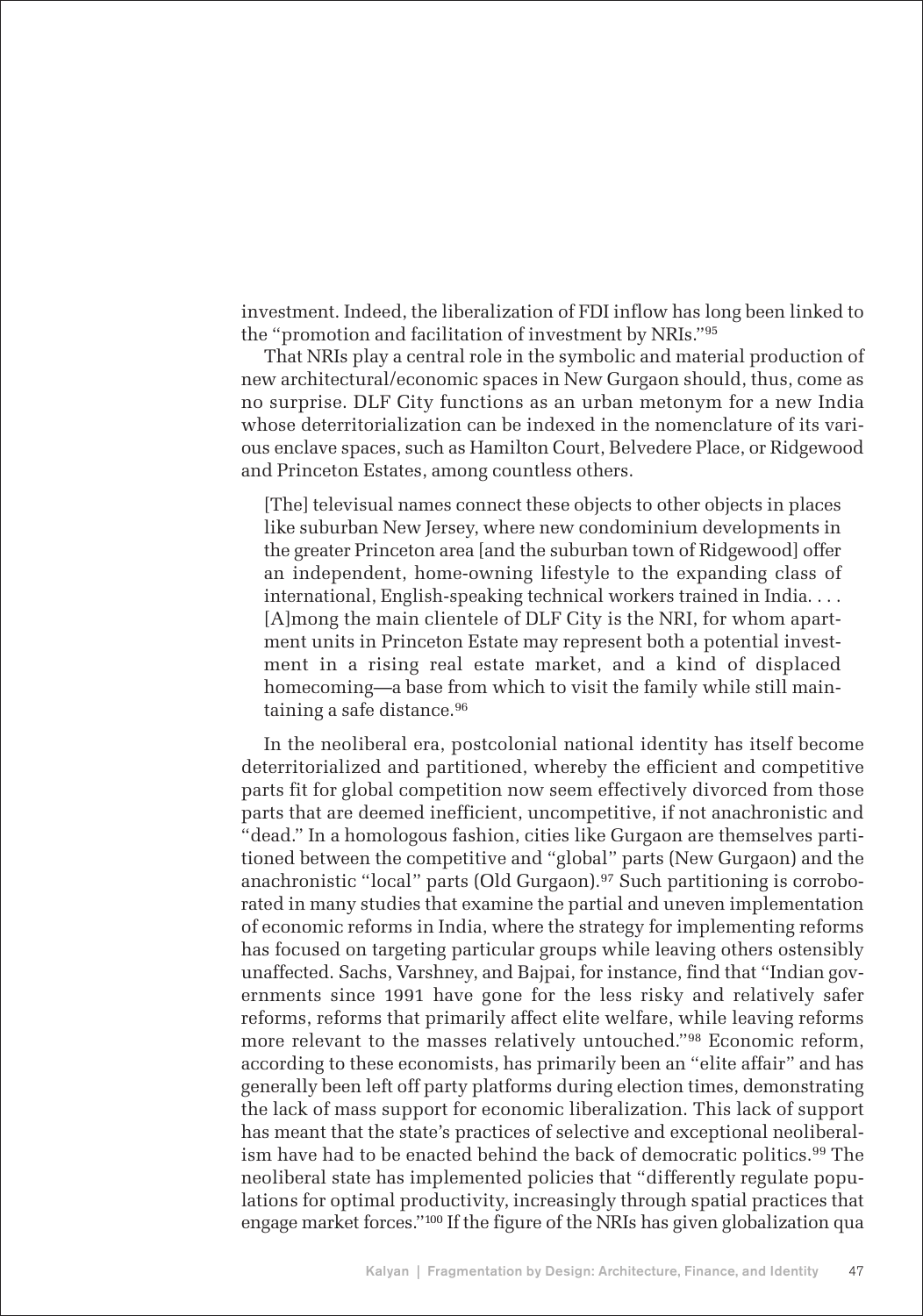economic liberalization greater intelligibility for the postcolonial self, then this is an increasingly deterritorialized self divorced from those who are not seen as part of the new urban/economic/aesthetic experience of neoliberal globalization. Neoliberal urbanism is thus the spatial manifestation of a radically partitioned imagination of the postcolonial nation, temporally coded as the "new India."

# 7. Conclusion

Neoliberal architecture and urban design in New Gurgaon, fueled by liberalized flows of global finance, gives intelligibility to a new India that is partitioned spatially and temporally from the "old India." Urban space is where this new India both fragments and extends "national" space. The spaces of neoliberal architecture are fragmented by their very design, representing new economic enclaves of efficiency, optimization, competition, and hyperdevelopment that are effectively divorced from the rest of India through barriers, gates, expressways, and other modes of inhibition, exclusion, and policing. But these spaces simultaneously extend outward, connecting transnationally to other nodal points in the global network economy. Hafeez Contractor's architectural work for DLF is best understood as a symbolic and material articulation of this new, deterritorialized India.

But this distancing cannot be understood in purely spatial terms. Encounters with architecture and urban design occur just as much in space as they do in time. Thus, one effect of the deterritorialization of urban space in the neoliberal era is that the vast majority excluded from this new urban experience comes to be seen as anachronistic, as no longer "pretending to be a part of the contemporary world and relevant to human futures."<sup>101</sup> This is perhaps the hidden irony in Krishan's statement the day when we drove past the mirror-glass towers of DLF Cyber City. When he enthusiastically proclaimed a feeling of not being in India, perhaps what he was also articulating, unbeknownst to himself, was his own temporal exclusion from the postcolonial narrative of this "new" India.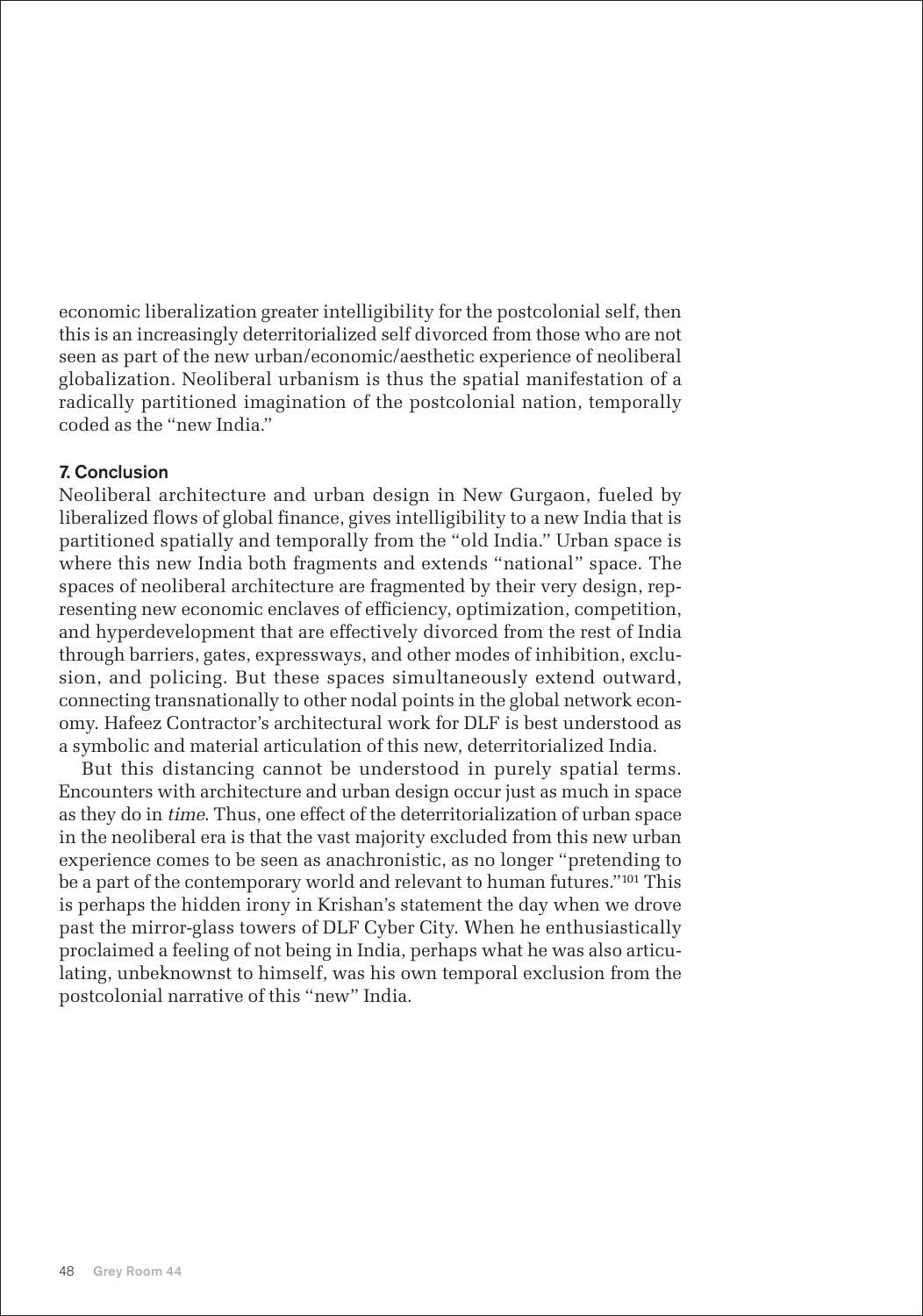#### Notes

1. Suneetha Dasappa Kacker, "The DDA and the Idea of Delhi," in The Idea of Delhi, ed. Romi Khosla (New Delhi: Marg, 2005).

2. "DLF Invests to the Tune of Rs 1000 Crores in Orissa" (press release), DLF Building India, website, 10 November 2006, http://www.dlf.in/dlf/wcm/connect/DLF\_Common/ dlf\_site/home/top+link/media/press+releases/2006/co\_nov\_2006\_dlf+invests+to+the+tune +of+rs+1000+crores+in+orissa.

3. Wealthy families in India commonly hire private drivers. My cousin, an Indian-born but Western-educated and newly returned business executive, belongs to that elite contingent of urban India that can afford not only private drivers but live-in cooks and daily maids. In this sense, my cousin was fairly typical of the residents of Park View City, the luxury gated community in New Gurgaon where he lives and played host to me. Much of my ethnographic research on everyday life in the gated residential spaces of New Gurgaon was conducted within Park View City.

4. See Rohan Kalyan, "Postcolonial Capitalism and the 'Middle' Class in Neoliberal India," forthcoming. Evidence of the desire for global recognition can be found in the discourse of postcolonial capitalists such as Gurcharan Das, "The Respect They Deserve," Time, 7 December 2004; and Nandan Nilekani, Imagining India: The Idea of a Renewed Nation (New York: Penguin, 2009).

5. Tim Hall, Urban Geography (London: Routledge, 1998), 80.

6. My use of the virtual and the actual comes from Henri Lefebvre, The Urban Revolution (1970; Minneapolis: University of Minnesota Press, 2003).

7. Sunil Khilnani, "The India Project," Architectural Design 77, no. 6 (2007): 15.

8. This formulation is adopted from Krishna's articulation of the postcolonial Indian middle class living among but not with its poorer fellow citizens. Sankaran Krishna, "The Bomb, Biography, and the Indian Middle Class," Economic and Political Weekly XLI, no. 23 (10 June 2006). See also, Gayatri Spivak, "Megacity," Grey Room 1 (Autumn 2000), 9.

9. Somini Sengupta, "Inside Gate, India's Good Life; Outside, the Servants' Slums," New York Times, 9 June 2008, http://www.nytimes.com/2008/06/09/world/asia/09gated.html.

10. Paran Balakrishnan, "An Office Space Odyssey," Rediff.com, 11 January 2003, http://www.rediff.com/money/2003/jan/11spec.htm.

11. The phrase "back in India" is taken from one of the subjects of Ashim Ahluwalia's documentary film John and Jane (2006), which is about call-center workers in Mumbai. "Once your shift [in the call center] is over," Sydney tells us early in the film, "you're back in India!" Ahluwalia's film is remarkable for, among other things, the way it is able to juxtapose the pristine "global" spaces of the call center, where all of the subjects of the film work, with the other spaces of their everyday lives. I examine this film elsewhere. See Rohan Kalyan, "Ghostly Images, Phantom Discourses, and the Virtuality of the Global," Globalizations 7 no. 4 (December 2010): 545–561.

12. "Gurgaon Collapsing," Hindustani Times, 23 September 2008, http://www.hindustantimes.com/special-news-report/GurgaonCollapsing.aspx.

13. Arturo Escobar, Encountering Development: The Making and Un-Making of the Third World (Princeton, NJ: Princeton University Press, 1994).

14. Lata Mani, "The Phantom of Globality and the Delirium of Excess," Economic and Political Weekly 43, no. 49 (2008): 42.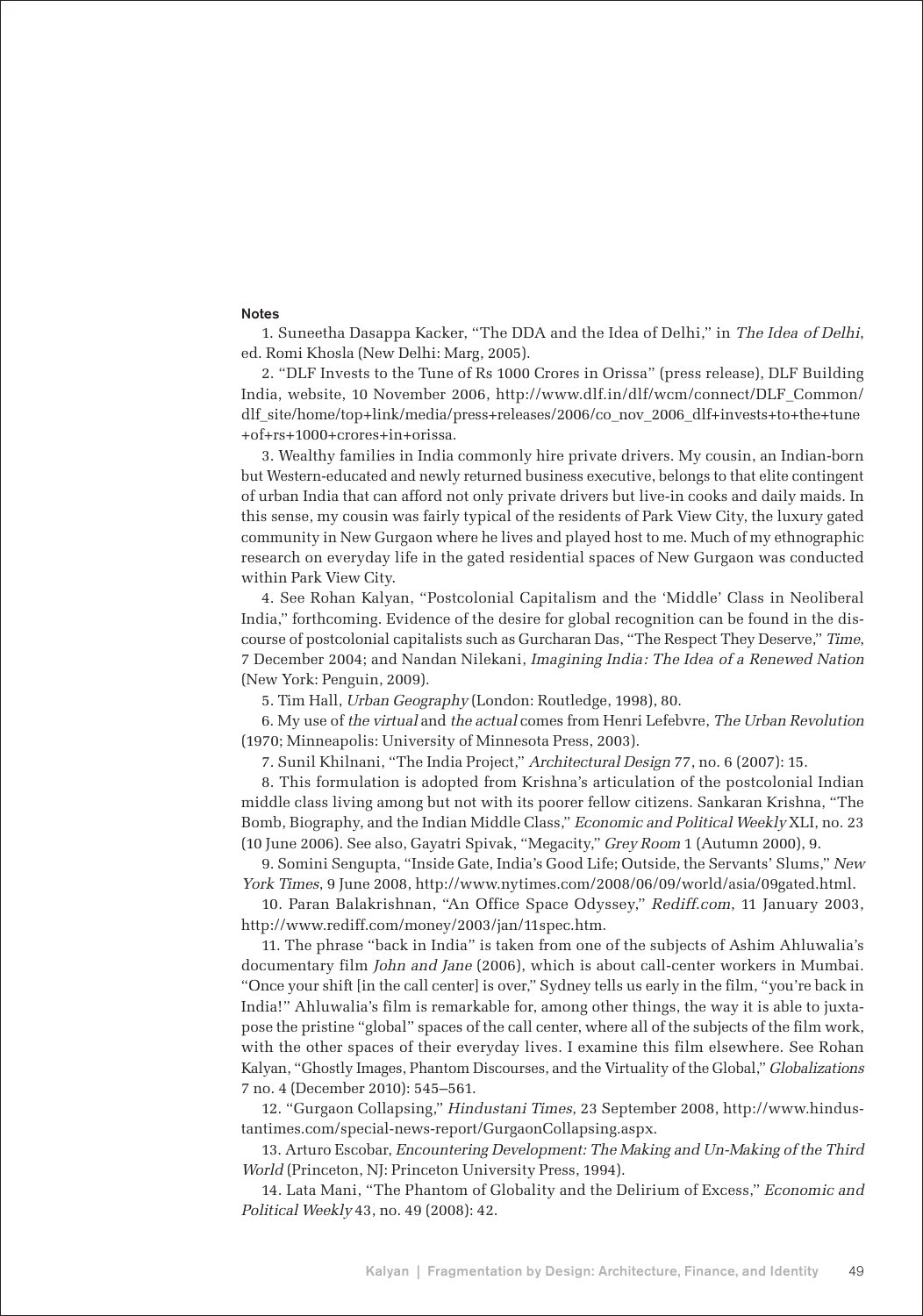15. This postcolonial capitalist literature is vast in the public sphere of India, where op-ed pieces in newspapers constantly debate India's status as an "emerging economy" to be taken seriously. Two books, among countless others, that express such concerns are Gurcharan Das, India Unbound (New Delhi: Penguin India, 2000); and Nilekani. Such discourses work tirelessly to secure the intelligibility of the new India in a "globalized" context.

#### 16. Lefebvre, 1.

17. My conceptual usage of "experience" and "the present" draws heavily on the work of Michael J. Shapiro, Cinematic Political Thought (New York: New York University Press, 1999), 10–38. Shapiro's critical exploration of the "politics of now-time," itself inflected through the work of Walter Benjamin, Henri Bergson, Gilles Deleuze, and Jacques Rancière, informs my idea that political experience can be analyzed as a spatial and temporal distribution of value and intelligibility in the present.

18. William Mazzarell, Shoveling Smoke: Advertising and Globalization in Contemporary India (Durham, NC: Duke University Press, 2003), 20.

19. Gilles Deleuze, Cinema 2: The Time-Image (Minneapolis: University of Minnesota Press, 1989).

20. David Harvey, The Urbanization of Capital (Baltimore: Johns Hopkins University Press, 1985), 88.

21. Harvey, 95.

22. Government of India, Secretariat for Industrial Assistance, Manual on Foreign Direct Investment in India: Policy and Procedures (New Delhi, 2003), 9.

23. The literature on India's economic reforms is vast, but from the perspective of the implicit transformation engendered in the postcolonial national imaginary of India through liberalization, see Himadeep Muppidi, The Politics of the Global (Minneapolis: University of Minnesota Press, 2004).

24. "Real Estate FDI," IndianGround.com (n.d.), http://www.indianground.com/real\_ estate\_fdi.aspx.

25. Anuj Chopra, "Debt Weighs on Indian Middle Class," The Christian Science Monitor, 24 March 2009, http://www.csmonitor.com/Business/2009/0324/indian-middle-classstuck-in-credit-card-debt-trap.

26. Isabelle Sender, "Cashing in on India's Banking Boom," Business Week, 23 February 2006.

27. Chopra.

28. Sender.

29. "Real Estate Gurgaon," NRI Realty News (n.d.), http://www.nrirealtynews.com/gurgaon/real-estate-gurgaon.php.

30. Harvey, 7.

31. Vikramaditya Prakash, Chandigarh's Le Corbusier: The Struggle for Modernity in Postcolonial India (Seattle: University of Washington Press, 2002), 26.

32. Reinhold Martin and Kadambari Baxi, Multi-National City: Architectural Itineraries (New York: Actar, 2007), 113.

33. Prathima Manohar, ed., Architect Hafeez Contractor (Mumbai: Spenta Multimedia, 2006), 35.

34. Manohar, 7.

35. Kenneth Frampton, "South Asian Architecture: In Search of a Future Origin," in An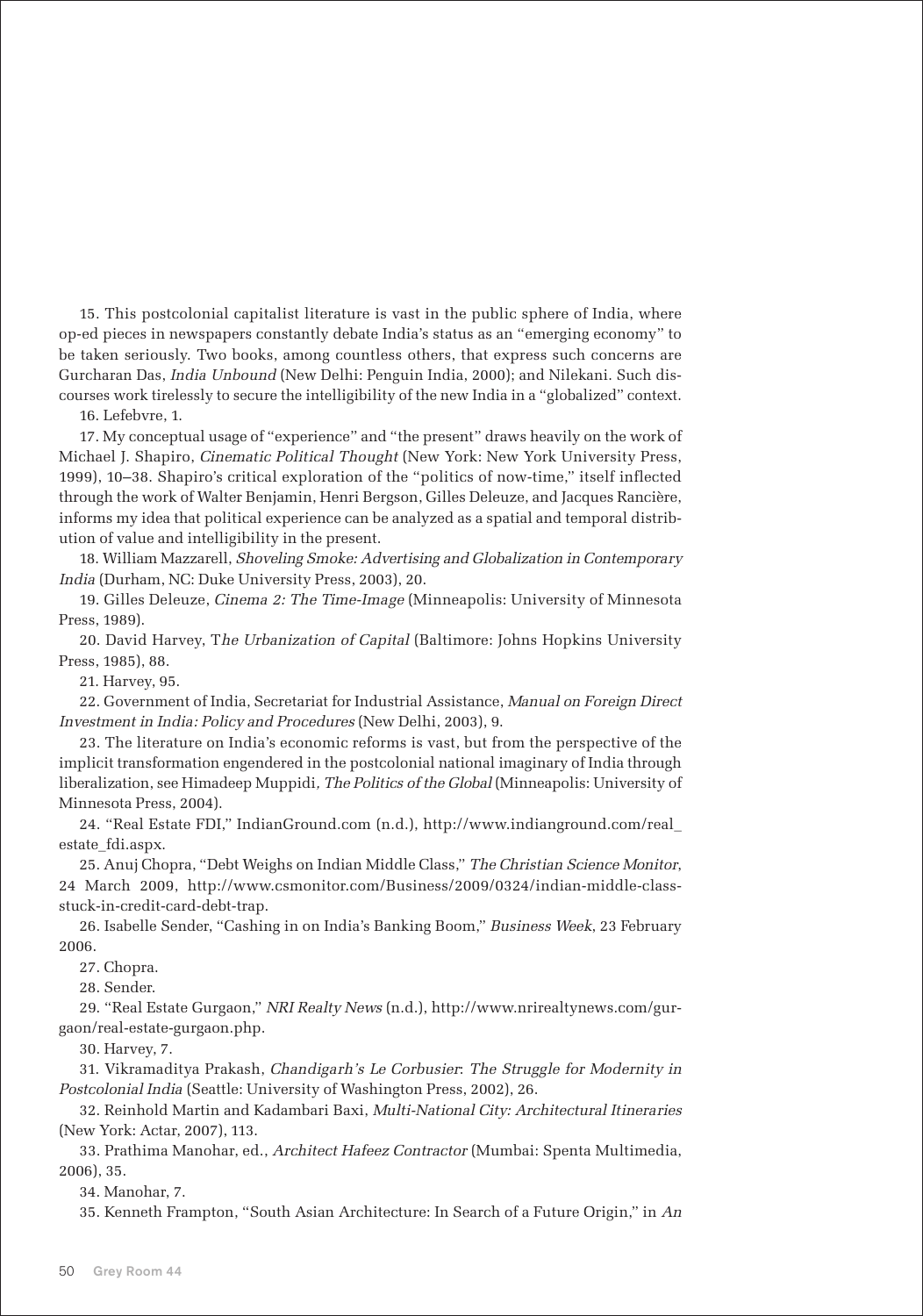Architecture of Independence: The Making of Modern South Asia: Charles Correa, Balkrishna Doshi, Muzharul Islam, Achyut Kanvinde, ed. Kazi Ashraf and James Belluardo (New York: The Architectural League of New York and Princeton, 1998), 10.

36. Rahul Bhatia, "Deconstructing Hafeez Contractor," Open Magazine, 7 November 2009, http://www.openthemagazine.com/article/living/deconstructing-hafeez-contractor.

37. Hall, 89.

38. I explore the dimensions of this disorganized and unevenly developed city in a forthcoming article that looks at land policies and urban planning strategies implemented in New Gurgaon. I argue that the private speed of development by the likes of DLF is out of joint with the ability of the state to provide an urban infrastructure adequate to the demands of global investors. This temporal disjuncture is the cause of much consternation and anxiety among postcolonial capitalists who desire to produce and inhabit "first-world" spaces in India.

39. Manohar, 23.

40. Martin and Baxi, 113.

41. The three examples I present are taken from Manohar's illustrated book on Contractor's work; however, the critical reflections on these works are mine.

42. Manohar, 225.

43. Himanshu Burte, "Seeing through Glass," Live Mint, 29 January 2008, http://www. livemint.com/2009/01/28230631/Seeing-through-glass.html.

44. Walter Benjamin, "Experience and Poverty," in Walter Benjamin: Selected Writings, vol. 2, 1927–1934, ed. Michael W. Jennings (Cambridge: Harvard University Press, 1999), 735.

45. Himanshu Burte, "How Sustainable Is Your Style?" Live Mint, 14 October 2009, http://www.livemint.com/2009/10/14214005/How-sustainable-is-your-style.html.

46. Burte.

47. Burte.

48. Burte.

49. Martin and Baxi, 116.

50. Manohar, 7.

51. The film I Am Gurgaon (dir. Marije Meerman, VPRO, 2009) intimately and deftly documents everyday perceptions, desires, and imaginations among the "secessionist class" of New Gurgaon that resides in such gated communities.

52. Manohar, 125.

53. Mani, 42.

54. Gilles Deleuze, The Logic of Sense (New York: Columbia University Press, 1990), 258.

55. Manohar, 125.

56. Tanushree Roy Chowdhury, "Crisis in Sight: Water Table in Gurgaon Takes a Plunge," Indian Express, 5 January 2009, http://www.indianexpress.com/news/crisis-in-sight-watertable-in-gurgaon-takes.../406761/.

57. Prabhakar Sinha, "World's Biggest Mall Planned in Gurgaon," Times of India, 22 June 2005, http://articles.timesofindia.indiatimes.com/2005-06-22/delhi/27843222\_1\_biggestmall-gurgaon-malls-jerde-partnership.

58. Aravind Adiga, "India: A Mania for Shopping Malls," Time, 13 September 2004, http://www.time.com/time/magazine/article/0,9171,695915,00.html.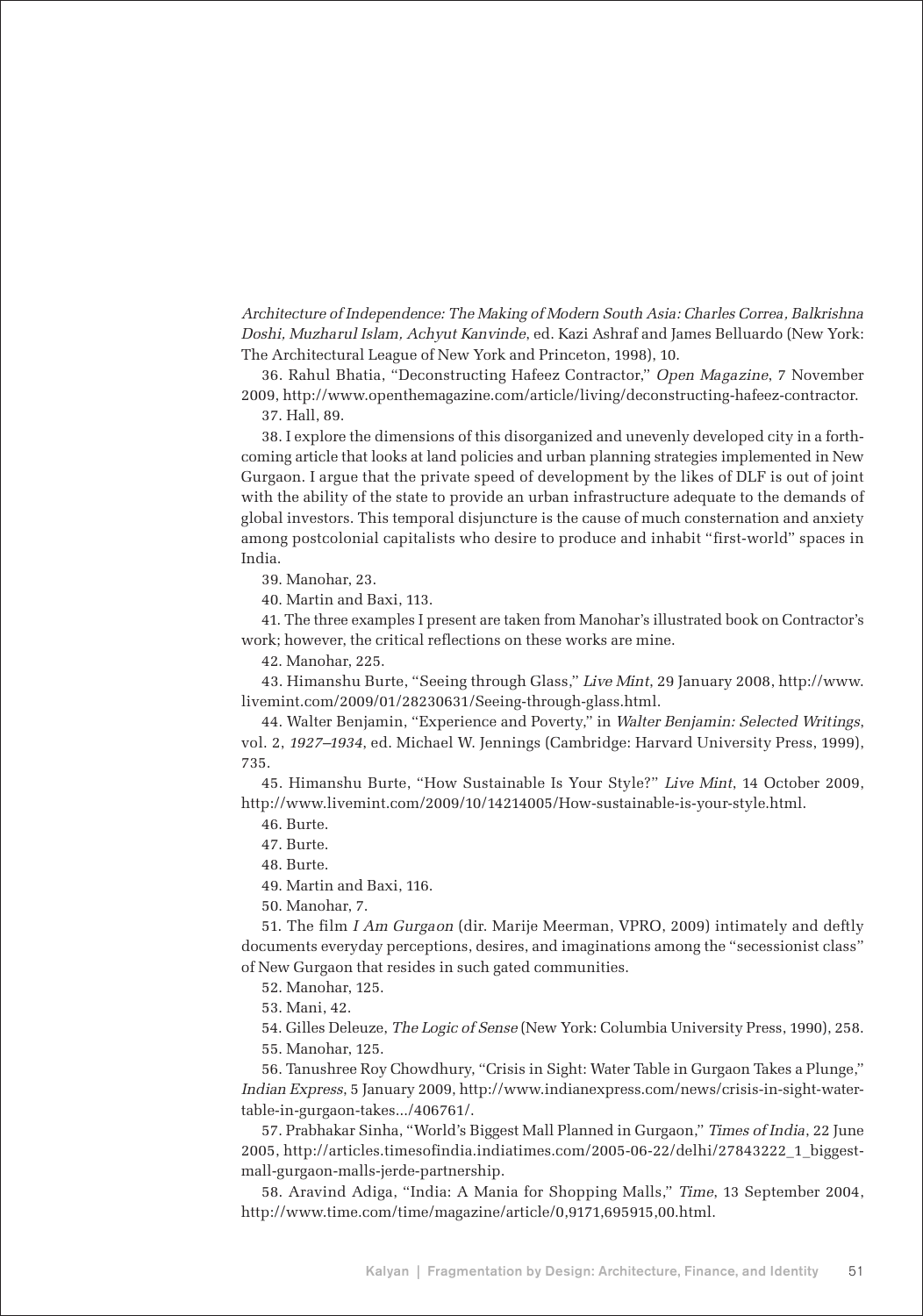59. Manohar, 231.

60. Manohar, 231.

61. Manohar, 231.

62. Manohar, 231.

63. Kazi Ashraf, "Masala City: Urban Stories from South Asia," Architectural Design 75, no. 5 (2005): 69.

64. Martin and Baxi, 68.

65. Aihwa Ong, Neoliberalism as Exception (Durham, NC: Duke University Press 2006), 7.

66. Ong, 7.

67. Hall, 12.

68. No one critically deconstructs the psychological motivations for such existential escape on the part of the postcolonial middle class more acutely than the venerable Ashis Nandy. See, especially, his "The Beautiful, Expanding Future of Poverty," International Studies Review 4, no. 2. (Summer 2002): 107–121.

69. The phrase "Hindu rate of growth" characterizes India's relatively stagnant (when compared to other Asian economies to the east and southeast) 3.5 percent average growth over the first three decades after independence. According to Tharoor, "The combination of internal controls and international protectionism gave India a distorted economy, underproductive and grossly inefficient, making too few goods, of too low a quality, at too high a price." Shashi Tharoor, India from Midnight to Millennium (New York: Harper, 1997), 166.

70. Mushirul Hasan, Nehru's India: Select Speeches (New Delhi: Oxford University Press, 2007), 154.

71. Kazi Ashraf and James Belluardo, preface to An Architecture of Independence, ed. Ashraf and Belluardo, 7

72. Frampton, "South Asian Architecture," 13.

73. Kazi Ashraf, "Reincarnation and Independence: The Modern Architecture of South Asia," in An Architecture of Independence, ed. Ashraf and Belluardo, 27.

74. Martin and Baxi, 57.

75. Frampton, "South Asian Architecture," 13.

76. Vikramaditya Prakash, Chandigarh's Le Corbusier: The Struggle for Modernity in India (Seattle: University of Washington Press, 2002), 16.

77. Modern and traditional are not static terms. They are deployed by different architects in multiple and unique ways.

78. Frampton, "South Asian Architecture," 15.

79. Ashraf and Belluardo, preface, 8.

80. Frampton, "South Asian Architecture," 19.

81. Frampton, "South Asian Architecture," 19.

82. See, for instance, Charles Correa, The New Landscape (Oxford, UK: Butterworth Architecture, 1989).

83. A.G. Krishna Menon, "The Contemporary Architecture of Delhi: The Role of the State as Middleman," in Delhi: Urban Space and Human Destinies, ed. Veronique Dupont, Emma Tarlo, and Denis Vital (New Delhi: Manohar Publishers, 2001).

84. Martin and Baxi, 113.

85. Martin and Baxi, 108.

86. Martin and Baxi, 108.